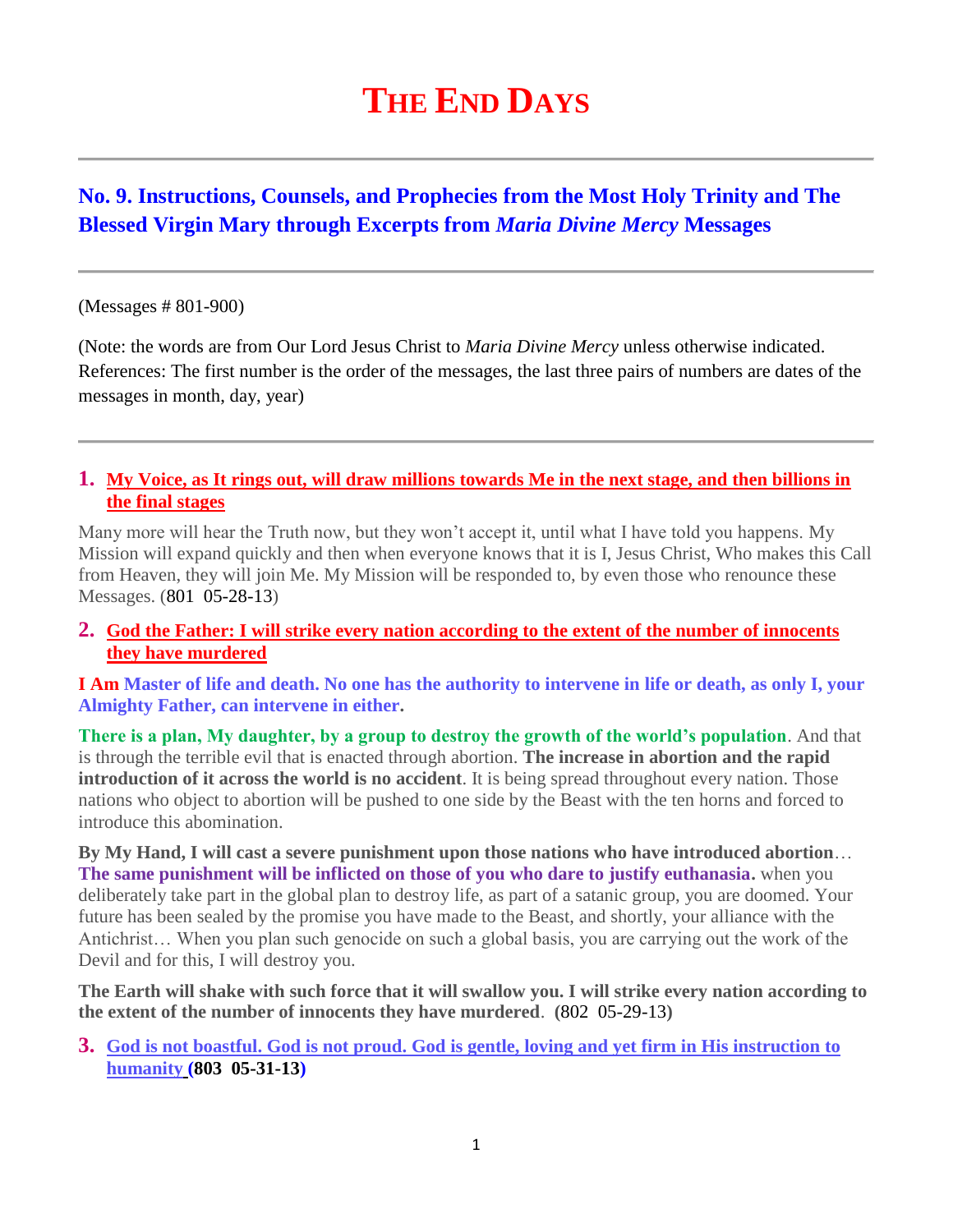### **4. I Am Present in the Most [Holy Eucharist through the Act of Transubstantiation](http://www.thewarningsecondcoming.com/i-am-present-in-the-most-holy-eucharist-through-the-act-of-transubstantiation/)**

My Divine Presence sustains your soul and provides all those who accept My Holy Eucharist with a special Grace, which will bring you closer to Me. (804 06-2-13)

### **5. [Your pagan practices will lead you to Hell](http://www.thewarningsecondcoming.com/your-pagan-practices-will-lead-you-to-hell/)**

The scourging which I endure at this time is not just because of the pending betrayal of Me within My Own Church, but it has to do with the false, pagan idols who replace Me in today's world.

Paganism is growing very quickly and is embraced as a new popular culture, an alternative to the belief in the One True God.

Many, who look for diversions, in order to fill the emptiness in their souls, do this through the adulation of Buddha statues, which become central to their lives, their homes and places of work. They are lulled into a sense of spiritual calm when they practice new age paganism, such as yoga, reiki and so-called meditation. Soon afterwards, they will become attracted to a deep longing and will continue to believe in all the false promises made by those who practice this abomination. For this is what it is  $-$  a form of the occult, which blinds many millions of souls to the Truth of God.

So many souls become infested by these practices, which open the door to your soul and allow Satan and his demons to devour you. These – and make no mistake – are powerful practices, in that they attract evil spirits. The use of tarot cards, yoga, reiki and certain types of meditations, which embrace pagan practices, will contaminate you. In time you may become ill and full of black despair, as the spirits of evil enter your lives, from which there is little escape.

The other form of paganism lies in the practice of atheism. Those of you who are proud of your atheism and who may practice good lives, in that you are kind and loving to others and treat your neighbors with respect, know that the Kingdom of Heaven is not yours. (805 06-03-13)

#### **6. [My Way is very simple. You may follow Me any way you will, but you must honor Me in My](http://www.thewarningsecondcoming.com/my-way-is-very-simple-you-may-follow-me-any-way-you-will-but-you-must-honour-me-in-my-christian-churches/)  [Christian Churches](http://www.thewarningsecondcoming.com/my-way-is-very-simple-you-may-follow-me-any-way-you-will-but-you-must-honour-me-in-my-christian-churches/)**

Cults use other houses outside of My Church. When you are asked to leave My Church, it will be no different to the time My apostles, during My Time on Earth, were asked to do the same thing. (806 06-04-13)

#### **7. [The rest of My sacred servants will sign a pledge of allegiance to the new One-world Religion](http://www.thewarningsecondcoming.com/the-rest-of-my-sacred-servants-will-sign-a-pledge-of-allegiance-to-the-new-one-world-religion/)**

More of My sacred servants are, at last, responding to My Call, although by doing so it means a very lonely journey for them. Their duty is to their superiors, for I have given My Church on Earth the authority to assert itself over all of God's children. They, My sacred servants, must adhere to all instructions given to them by My Church, until the day My Sacraments are changed. Then, their duty will be to Me.

To those of My sacred servants who do not believe in the prophecies foretold, where My Church on Earth will be destroyed from within, you need to pray, so that I will keep you strong and loyal to My Teachings, until the day of darkness will wipe out all Presence of Me in the Holy Tabernacles around the world. For when that happens, your only duty will be to Me, Jesus Christ.

#### If, and when, you are instructed to reject the Truth of My Church on Earth, then this is when you will have to discern.

This day has not yet come, but when you are asked by those within your highest ranks to discard the Holy Eucharist, you will know then that you were given the Truth.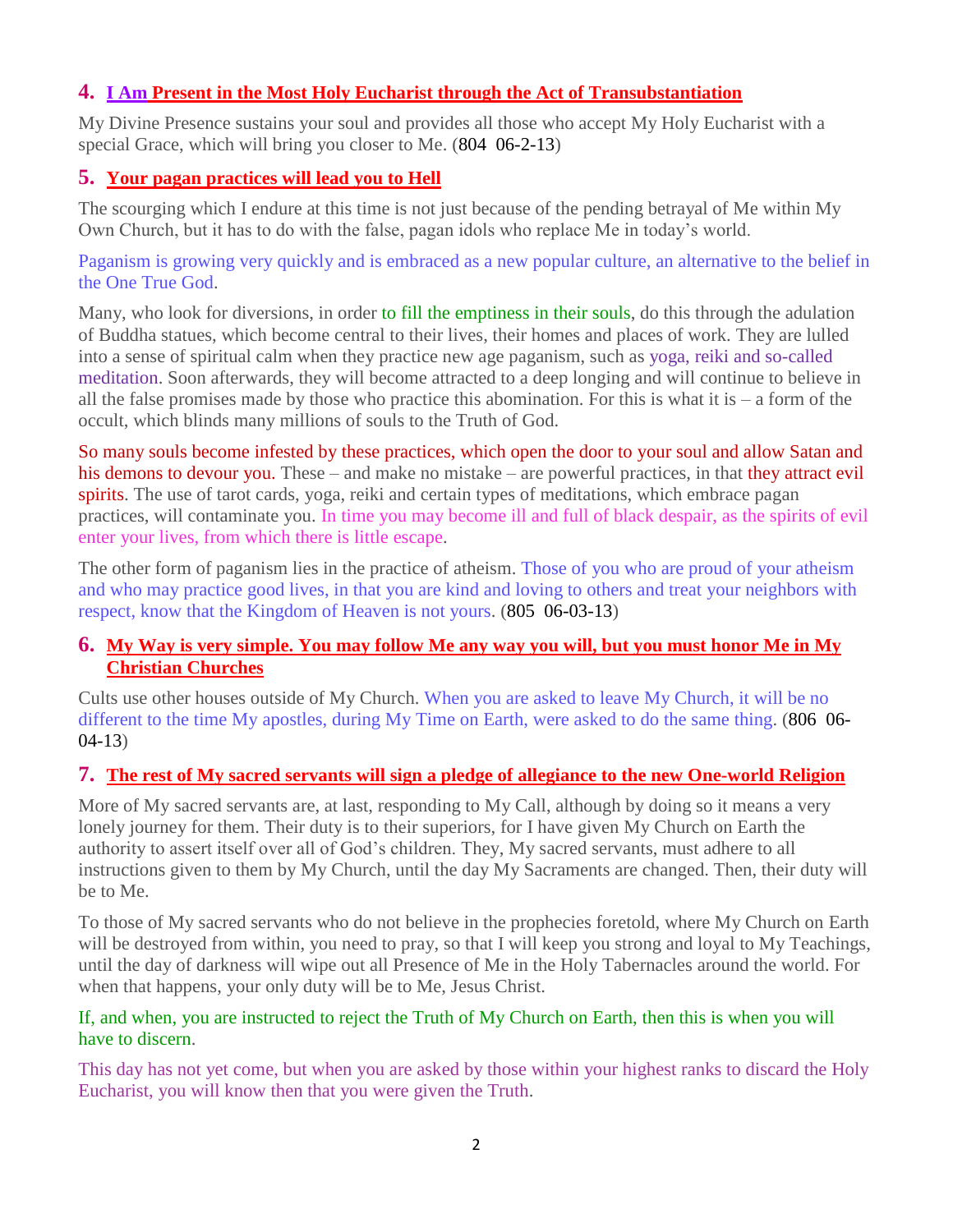It will only be the brave and the courageous amongst you, who will stand up for the Truth, when they try to make you accept pagan lies, who will remain loyal to Me. You will continue to administer the Sacraments of Baptism, Holy Communion, Confession, Confirmation, Marriage and Extreme Unction.

The rest of My sacred servants will sign a pledge of allegiance to the new one-world religion. It will be then that you will be divided into two – those who follow the Truth and those who will accept laws, which amount to only one thing – the adulation of false gods and the condoning of sin. (807 06-05-13)

### **8. [Lies, very often, come dressed as good things](http://www.thewarningsecondcoming.com/lies-very-often-come-dressed-as-good-things/)**

Evil will rarely be seen as such, because that is not how Satan plans his deceit upon mankind. He, the evil one, whose works are seen within the words, deeds and acts of weak souls, is careful never to reveal himself. He will, through the poor souls he infests, come across as caring, pleasant and will always present an attractive façade.

The Beast is planning the destruction of humanity in two ways, at this point in time. In the first instance, he is destroying life through abortion, murder and war. In the second instance, he is attacking My Church on Earth so that all churches, which honor Me, Jesus Christ and My beloved Father, are destroyed. (808 06-06-13)

### **9. [I will create miracles all over the world to prove to the skeptics that it is I,](http://www.thewarningsecondcoming.com/i-will-create-miracles-all-over-the-world-to-prove-to-the-skeptics-that-it-is-i-jesus-christ-who-has-sent-my-prophet-to-prepare-all-of-you-for-my-second-coming/) Jesus Christ, Who [has sent My Prophet to prepare all of you for My Second Coming](http://www.thewarningsecondcoming.com/i-will-create-miracles-all-over-the-world-to-prove-to-the-skeptics-that-it-is-i-jesus-christ-who-has-sent-my-prophet-to-prepare-all-of-you-for-my-second-coming/)**

Every one of you in My Remnant Army will be given special Graces. **(**809 06-07-13**)**

**10. [My children's obsession with worldly goods and the adulation of personal wealth separates](http://www.thewarningsecondcoming.com/my-childrens-obsession-with-worldly-goods-and-the-adulation-of-personal-wealth-separates-them-from-god/)  [them from God](http://www.thewarningsecondcoming.com/my-childrens-obsession-with-worldly-goods-and-the-adulation-of-personal-wealth-separates-them-from-god/)**

**Your own love of possessions destroys your love of your neighbor. You will become selfish to the point that you will not care about the misfortunes of others.** This is how you disobey the Word of God. (810 06-08-13)

**11. [When the New Jerusalem comes down upon the world to the sound of trumpets, the lights will](http://www.thewarningsecondcoming.com/when-the-new-jerusalem-comes-down-upon-the-world-to-the-sound-of-trumpets-the-lights-will-fill-the-skies-and-all-will-be-silent/)  [fill the skies and all will be silent](http://www.thewarningsecondcoming.com/when-the-new-jerusalem-comes-down-upon-the-world-to-the-sound-of-trumpets-the-lights-will-fill-the-skies-and-all-will-be-silent/)**

This will be the last hour when I come to Judge the living and the dead. **(**811 06-09-13**)**

## **12. You must not be [frightened, for what I Promise is yours and it is your Inheritance](http://www.thewarningsecondcoming.com/you-must-not-be-frightened-for-what-i-promise-is-yours-and-it-is-your-inheritance/)**

You must look to the future with anticipation. You must try to listen to these Messages, for they will be the lifeline you will need, as the days ahead will become darker. **(**812 06-10-13**)**

## **13. [Never do this, for it is the one sin which, by its hypocrisy, disgusts Me](http://www.thewarningsecondcoming.com/never-do-this-for-it-is-the-one-sin-which-by-its-hypocrisy-disgusts-me/)**

Not one of you, no matter how I love you, can judge another. Only I, Jesus Christ, have been given the Authority by My Father to Judge humanity – no one else. If you commit this sin, you will have to face My Judgment.

The time is almost upon humanity for the Truth to be witnessed. Not many, including those who profess allegiance to Me, will respond to My Call, until My Father casts down many punishments. So blind are you to the Truth of Eternal Life, so immune are you to hearing the Word of God, that the only way you will listen is when chastisements are brought down upon you. **My Father will shake the entire world.** Those of you, who doubt that He Exists, will know that these events cannot be attributed to nature alone.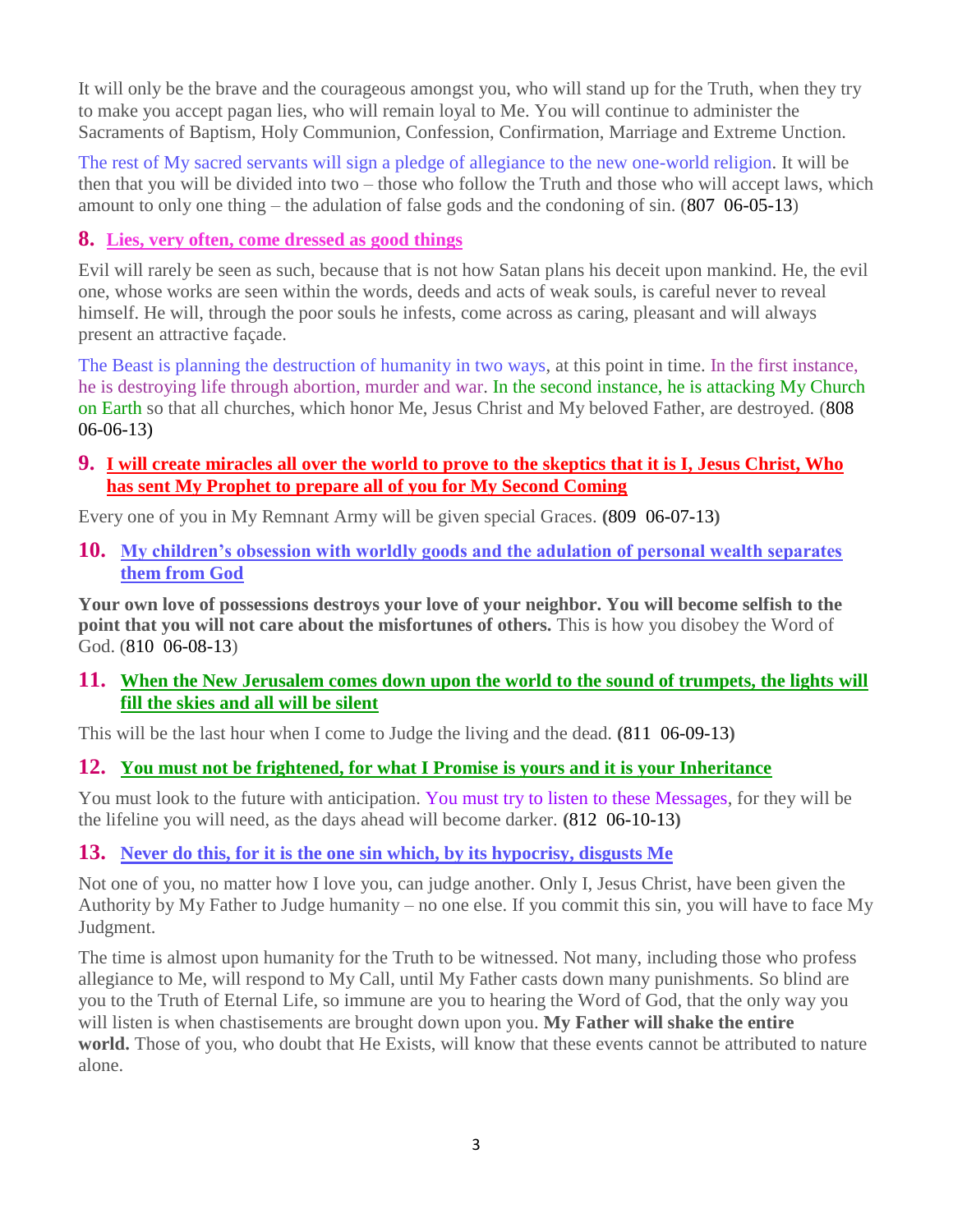**For every soul you deny Me, you will suffer an eternity.** When you stand defiant in the Face of God you will not be permitted to do so. Remember, no matter how I love you, I will intervene, should you attempt to sabotage the Work of God in this the Final Mission to save humanity.

The time for the Book of Truth to be given to the world has now taken place. **(**813 06-12-13**)**

## **14. [God does not expect you to spend your time ignoring day-to-day matters or the](http://www.thewarningsecondcoming.com/god-does-not-expect-you-to-spend-your-time-ignoring-day-to-day-matters-or-the-time-you-spend-with-family-and-friend/) time you spend [with family and friends](http://www.thewarningsecondcoming.com/god-does-not-expect-you-to-spend-your-time-ignoring-day-to-day-matters-or-the-time-you-spend-with-family-and-friend/)**

So many people, who do not accept that life on Earth is but just a small part of their spiritual journey towards My Kingdom, are wasting so much precious time. The time I refer to is that given to you by God, in which you must live according to His Commandments, if you are to achieve Eternal Life. If you do not accept God, then you cut yourself away from Him. Laughter is good. Companionship is important. Enjoying a fulfilling life is good, once you show humility and praise for God and then offer thanks even for the smallest of pleasures. Any Gifts you receive in this life, for the good of others, can only come from God. How you use these Gifts will be important in the salvation of your soul, when the Gifts provided by God are shared with others. Some are given great talents, but all souls are born with Gifts. They are meant to help you to help others.

It is important to try and show much love and compassion to each other, just as you would expect to be treated by Me, when I come to Judge. Every day you must ask yourself, for every deed you carry out, would this please God? Am I doing enough to follow God's Commandments? Am I breaking the Laws of God, and if so, what will the consequences be?

Every single request made to God, if it is for the good of your soul and for the needs of those who you love, is always answered. (814 06-14-13)

## **15. [It will be within the Roman Empire that the great abomination will rise up against Me](http://www.thewarningsecondcoming.com/it-will-be-within-the-roman-empire-that-the-great-abomination-will-rise-up-against-me/)**

As My Second Coming is to take place soon and as My Final Mission to come back in order to bring humanity the final salvation I promised is unveiled, history will be repeated. The Jews will still deny Me, until The Warning takes place. The enemies of God will rise against Me, everywhere. Those who love Me and those who say that they represent Me will betray Me… It will be within the Roman Empire that the great abomination will rise up against Me. Babylon, home of the Roman Empire and where the nations which have abandoned God in favor of false gods are located, will be the seat from which all lies will spew forth.

The Beast with the ten horns is Europe and in Rome an army will rise up against Me. They will be responsible, yet again, for the crucifixion before the Great Day…On that day when the new One World religion is made known, which will be endorsed by sections within the Catholic Church, as foretold, the skies will darken and a great thunder will descend upon the Earth. Every sign will be given from Heaven to warn those who side with the False Prophet and his soon-to-be cohort, the Antichrist, that their days will be numbered. They will be shown what it will be like to experience the Anger of My Father. Many bishops and priests will realize the Truth at that stage and will fight against this wickedness. (815 06-15- 13)

## **16. [God Exists in every single person born in this world, irrespective of their faith or the belief of](http://www.thewarningsecondcoming.com/god-exists-in-every-single-person-born-in-this-world-irrespective-of-their-faith-or-the-belief-of-their-parents/)  [their parents](http://www.thewarningsecondcoming.com/god-exists-in-every-single-person-born-in-this-world-irrespective-of-their-faith-or-the-belief-of-their-parents/)**

Some of you are born with imperfections, which create trauma in your lives. Hard though this may be, you are given this suffering to save others, who would otherwise cease to exist. You see, those souls who dishonor My Father and who will never ask for the forgiveness of their sins will end up in the fires of Hell, for all eternity. Your suffering will help save them, for they cannot and will not save themselves.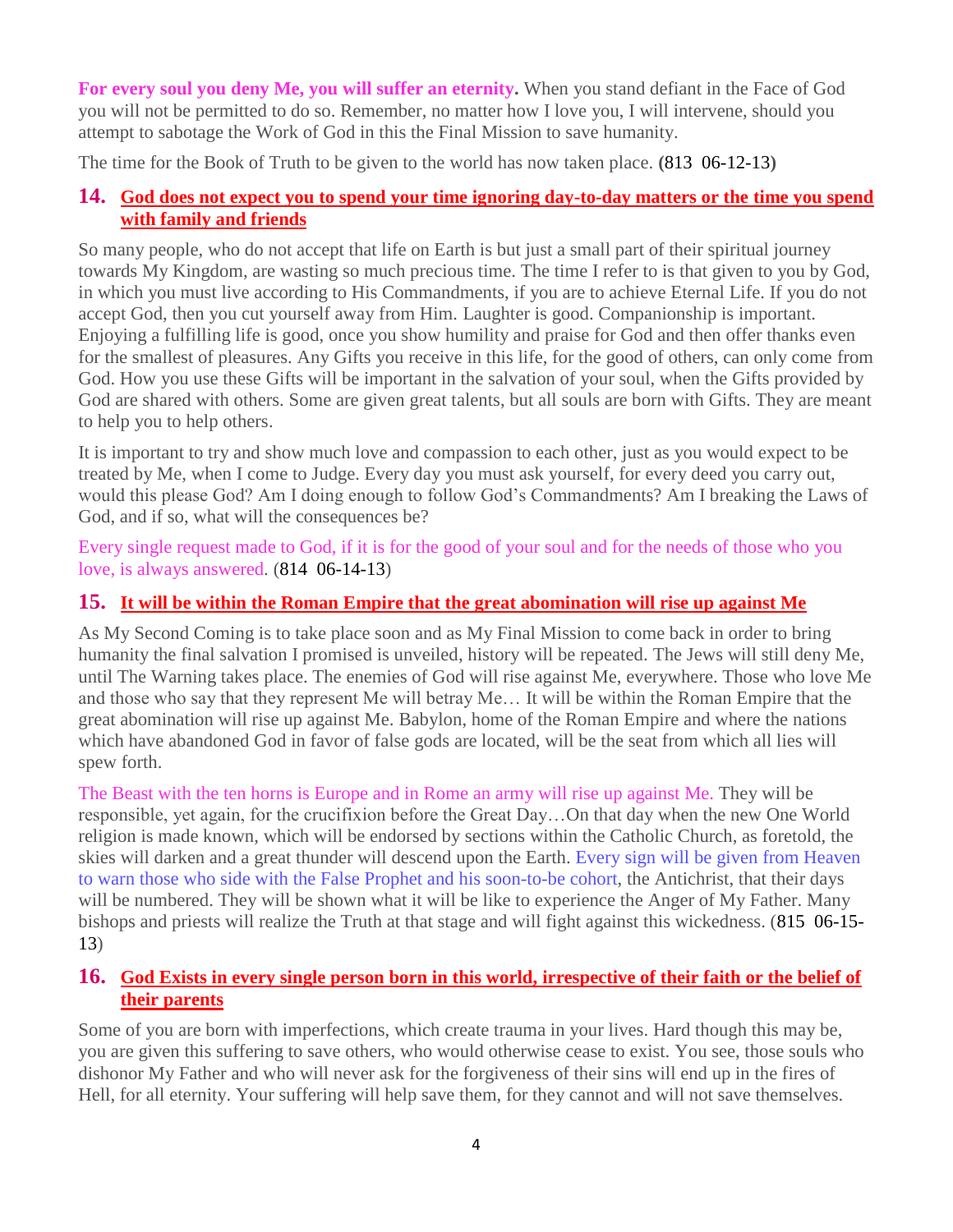You choose this suffering before you were born. You may accept this now or perhaps later, but you are safe in My Kingdom for Glory will be yours for eternity. **(**816 06-15-13**)**

## **17. I Am Love. I Am [God. They are one and the same thing](http://www.thewarningsecondcoming.com/i-am-love-i-am-god-they-are-one-and-the-same-thing/)**

My wish to form the core of My Army on Earth is being fulfilled at this time… It will take great preparation before it is ready to take its place in the world, but its foundation is solid and souls, who are the building blocks, will knit together as one to build a formidable Army… Those within My Remnant Army will be devoid of ego, pride or the need to rely on the scientific evaluation of My Word, which will be demanded of them to prove the Truth of God.

One of the greatest Gifts given to man is love. Love cannot be scientifically explained or proved, for it comes from the Spirit of God. It is present in all of you. You feel it. It is the link which holds humanity together, which the power of evil fails to undermine. **(**817 06-19-13**)**

### **18. [The biggest lie is that Satan can foretell the future, but this can never be](http://www.thewarningsecondcoming.com/the-biggest-lie-is-that-satan-can-foretell-the-future-but-this-can-never-be/)**

Many sects who do not accept the Existence of the True God, honor instead the Beast in their temples. These poor souls, whose love of themselves, which springs from a fierce ambition, have set up temples, which brazenly honor Satan.

When they curse God they hold black masses, many of which are held in secret and attended by powerful people, including those who say they serve God in His churches. Their satanic ceremonies are commonplace and they are proud of their acts. They proudly proclaim their buildings to be temples, for no shame do they have in their souls. These temples are set up to pay homage to Satan, not God, yet they would have you believe otherwise.

They will be punished by Me for their crimes against humanity and the profanities against God, of which they are guilty. Many of them curse My Father by using the terms which are unique to Him. My Father said: "I Am the Beginning." "I am" is used to denote their love of self and they will emulate every holy act, deed and repeat words, which were given to the world by God, in order to defile Him.

Their temples will be, during the Great Chastisement, torn asunder by God and they will become barren and empty without any kind of power over God's children.

Satan is very careful as to how he captures their souls. He shows them great visions of the future, which he tells them is theirs. He tells them of great events, which are to take place in the future, which is theirs for the taking. All are lies. None of what he tells them is true.

**The biggest lie is that Satan can foretell the future, but this can never be. Prophecy can only come from God.** No one has been bequeathed this Gift, which can only pour from the Lips of God. Satan cannot foretell future events, details of which can only be given to the prophets of God. (818 06-21-13)

### **19. [God the Father: When My Son is deemed to be a sinner, know that this is the greatest](http://www.thewarningsecondcoming.com/god-the-father-when-my-son-is-deemed-to-be-a-sinner-know-that-this-is-the-greatest-blasphemy/)  [blasphemy](http://www.thewarningsecondcoming.com/god-the-father-when-my-son-is-deemed-to-be-a-sinner-know-that-this-is-the-greatest-blasphemy/)**

It is through the Church of My Son on Earth that life of the soul can be maintained. Without the Truth, My Son's Church cannot sustain life. It will be when the Church turns against He Who created it, that life will be destroyed. This infestation will have a direct impact on the whole world, including those who do not believe in life hereafter.

When you are faced with lies, they will come tumbling out of the mouths of deceivers in a confused jumble of nonsense. The lies, which have already commenced, are couched in humble-like language, but disguise the greatest lies against the True doctrine of the Church… You must always know that My Son gave you the Truth when He walked the Earth and when He died for your sins. He sacrificed His Body to redeem you, but He never became a sinner, for He is not one of you. **(**819 06-23-13**)**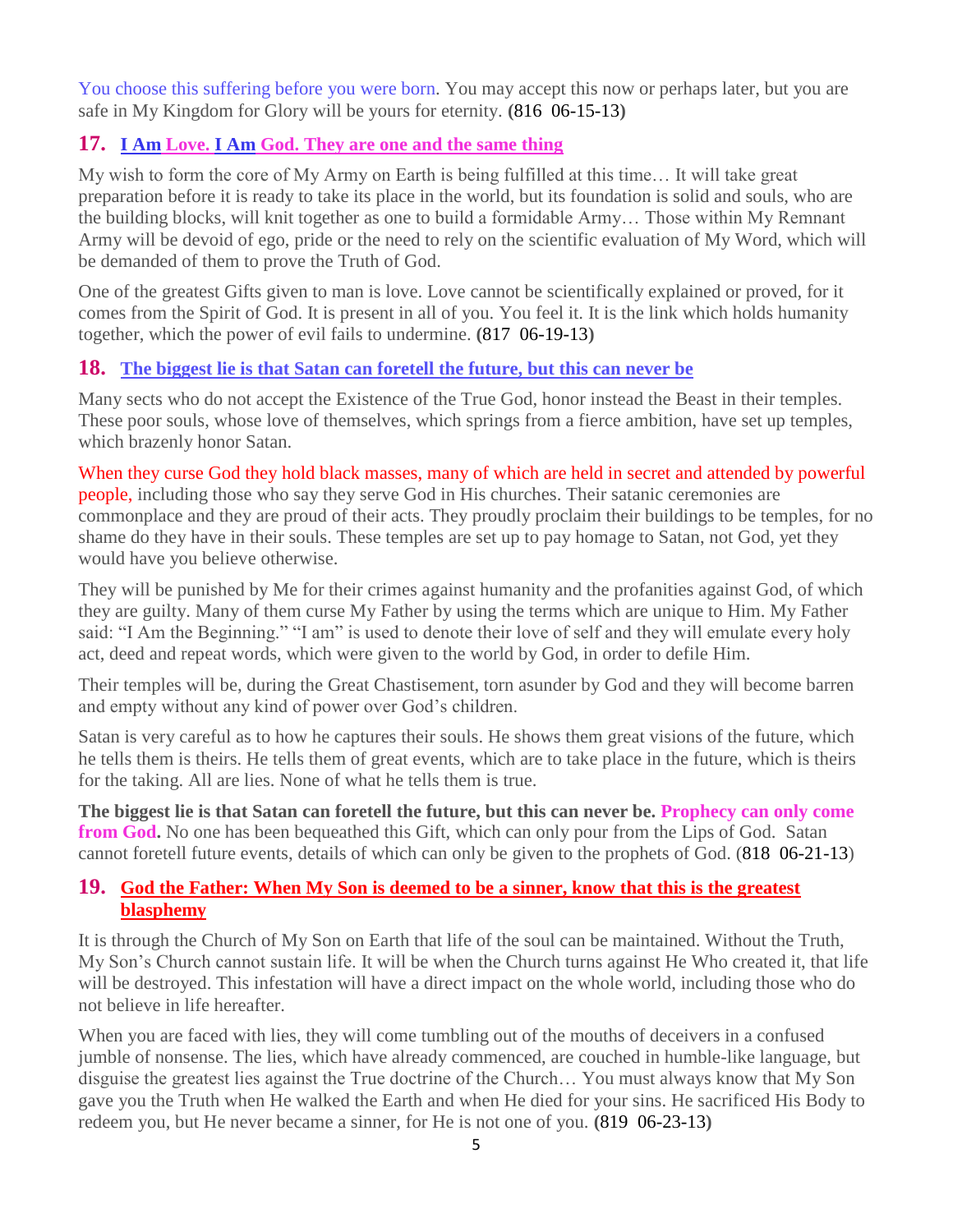## **20. [The Truth will free you. Lies will destroy you](http://www.thewarningsecondcoming.com/the-truth-will-free-you-lies-will-destroy-you/)**

How My Heart breaks for the suffering of My poor beloved servants, who now begin to see the confusion, which is being presented within My Church. To them, I say this. Stay and do what you must do to serve Me, under the roof of My Church. Remain firm to My Teachings. Do not accept new and so-called theological explanations, as to Who I Am; what I did for humanity or how I will return to claim all God's children, who accept My Mercy. Trust only in My Holy Word, given to you through My apostles and in the Most Holy Bible. Anything, which differs from the Holy Sacraments or what you have been told about the need for redemption – do not accept it.

I solemnly promise each of you, My precious sacred servants, extraordinary Graces, in order to persevere in the face of persecution, as your faith will be tested to the limits, if you recite this prayer: **Crusade Prayer (110)** For Priests to remain true to Your Holy Word. (see the Crusade Prayers Book). **(**820 06-23- 13**)**

### **21. Very few find comfort [in Me. I wait patiently and yet they will not come to Me](http://www.thewarningsecondcoming.com/very-few-find-comfort-in-me-i-wait-patiently-and-yet-they-will-not-come-to-me-2/)**

The Truth is so difficult to swallow and it is hard to digest, in that sacrifices of the flesh have to be made in order to accept it. The Truth, if and when it is accepted, takes great courage and only those who have the Gift of Humility can truly embrace it with ease. **(**822 06-25-13**)**

#### **22. [Mother of Salvation: Bring me your children, so that like a true mother of all God's children,](http://www.thewarningsecondcoming.com/mother-of-salvation-bring-me-your-children-so-that-like-a-true-mother-of-all-gods-children-i-can-consecrate-them-to-my-son/)  I [can consecrate them to my Son](http://www.thewarningsecondcoming.com/mother-of-salvation-bring-me-your-children-so-that-like-a-true-mother-of-all-gods-children-i-can-consecrate-them-to-my-son/)**

When you consecrate your children to my Son, through me, the Mother of Salvation, I will present them before my Son, so that He can bestow great Graces upon their souls.

You must never forget the Love my Son has for God's children. No matter what age they are, when you offer them to my Son, for the sanctification of their souls, through me, His Blessed Mother, your prayers will be answered. Here is a Crusade Prayer for your children. When recited every day, it will bring your children close to the Merciful Heart of Jesus.

#### **Crusade Prayer (111) To consecrate your children to Jesus Christ**

*O dear Mother of Salvation,*

*I consecrate my children (name of child/children here) before your Son, so that He can bring them peace of spirit and love of heart.*

*Please pray that my children will be accepted into the Merciful Arms of your Son and keep them from harm.*

*Help them to stay true to the Holy Word of God especially in times, when they are tempted to turn away from Him. Amen.*

My request, on your behalf, for your beloved children, will be accepted by my Son, as a special Gift to me, His Mother, as I rise to fulfill my promise to my Son as my Mission to help save the souls of God's lost children commences, at this time. (823 06-26-13)

#### **23. [My Justice will befall all those who prevent the Holy Word of God from being made known in](http://www.thewarningsecondcoming.com/my-justice-will-befall-all-those-who-prevent-the-holy-word-of-god-from-being-made-known-in-the-world/)  [the world](http://www.thewarningsecondcoming.com/my-justice-will-befall-all-those-who-prevent-the-holy-word-of-god-from-being-made-known-in-the-world/)**

You who mock Me now will fret and continue to fret until the Great Day, for you will have lost Me the souls I so desire.

Those among you, who shout blasphemy against the Holy Spirit, know that before the Great Day, and as a sign to all, you will be struck down. Not one word will escape from your lips and by this deed, you will be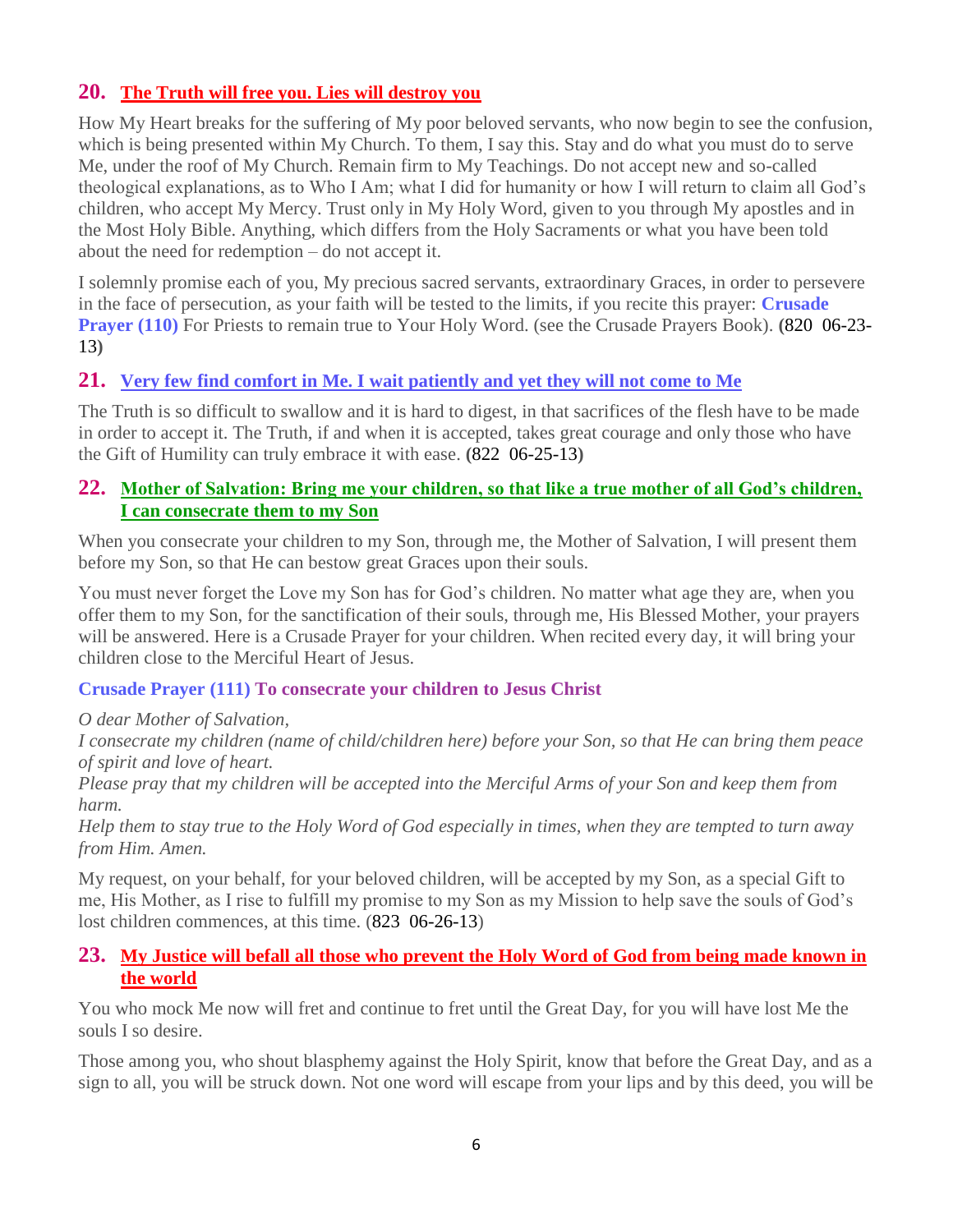known amongst your flock – the same flock you told to ignore these Messages, for they do not come from God.

My Justice will befall all those who prevent the Holy Word of God from being made known in the world. Theirs will be the worst punishment, for the pain they will experience will be worse than those in the lowest level of Purgatory. (824 06-27-13)

## **24. [The change in the format of the Mass will soon be presented in My Church](http://www.thewarningsecondcoming.com/the-change-in-the-format-of-the-mass-will-soon-be-presented-in-my-church/)**

My daughter, this one revelation will result in your being despised, but you must know that this has been foretold. My followers will be told that Holy Communion is about all people – everywhere – uniting as one, to show love to one another… The day when the daily sacrifices will cease is not far away.

The words which will be used to deceive you will include the phrase "for the good of all – for the unification of all God's children." The Mass will take on a new meaning. Forgotten will be My Death on the Cross and all the reasons for it will be re-defined. (825 06-29-13)

#### **25. [You will be accused of plotting against My Own Church, yet your only crime will be to uphold](http://www.thewarningsecondcoming.com/you-will-be-accused-of-plotting-against-my-own-church-yet-your-only-crime-will-be-to-uphold-the-truth/)  [the Truth](http://www.thewarningsecondcoming.com/you-will-be-accused-of-plotting-against-my-own-church-yet-your-only-crime-will-be-to-uphold-the-truth/)**

The Truth will save your soul and when you spread the Truth, it will bring Me more souls. By these means, I will defeat the Beast. (826 06-30-13)

### **26. [There will be powerful earthquakes in Russia and China soon and they will take place one](http://www.thewarningsecondcoming.com/there-will-be-powerful-earthquakes-in-russia-and-china-soon-and-they-will-take-place-one-after-the-other/)  [after the other](http://www.thewarningsecondcoming.com/there-will-be-powerful-earthquakes-in-russia-and-china-soon-and-they-will-take-place-one-after-the-other/)**

The Earth will shake, as foretold, and one-third of it will be scorched, as a direct result of the sin of man. Prayer can mitigate much of these flames, which will be poured down on parts of the world where wicked laws infuriate My Father.

God's Intervention is necessary. Without it, you would be forsaken.

Weather extremes and sudden changes in temperatures from cold to very hot will be seen. The seasons will no longer be seen in the way in which they were in the past.

Floods and sea storms will be seen in parts of the world, which have never experienced them up to now. In the countries, which pass wicked laws against God, earthquakes will rattle their lands and for those who know Me, they will know why they are taking place.

When the chastisements take place**, there will come a second terrible punishment, which will be inflicted on false churches**, who deliberately block the Truth. For they will suffer the most, because of the souls they have stolen from Me. (829 07-03-13)

## **27. [As bitterness divides nations, mistrust and fear will continue to cause civil unrest](http://www.thewarningsecondcoming.com/as-bitterness-divides-nations-mistrust-and-fear-will-continue-to-cause-civil-unrest/)**

Unchristian laws will continue to mount, so that murder and abortion, as well as acts against the Holy Sacraments, will be passed in your countries**…** They have become very powerful and through all the liberal laws, which condone sin, they become truly accepted and then there will be no peace in the hearts of man, as a result… **Without God, there is no peace**. Without Me, Jesus Christ, Present through My Teachings, you are being slowly starved. Do not allow such laws to stop your devotion to Me, for at this time more than any other time, I will come to you and give you the comfort you crave. (830 07-03-13)

## **28. [God the Father: I know that the plan of abortion around the world is controlled](http://www.thewarningsecondcoming.com/god-the-father-i-know-that-the-plan-of-abortion-around-the-world-is-controlled/)**

As the Creator of all living things, I Am the Author of life. I Create it as I desire and I end it according to My Holy Will. It is when man tries to interfere with My Will, that I will strike back, for I will not tolerate such wickedness.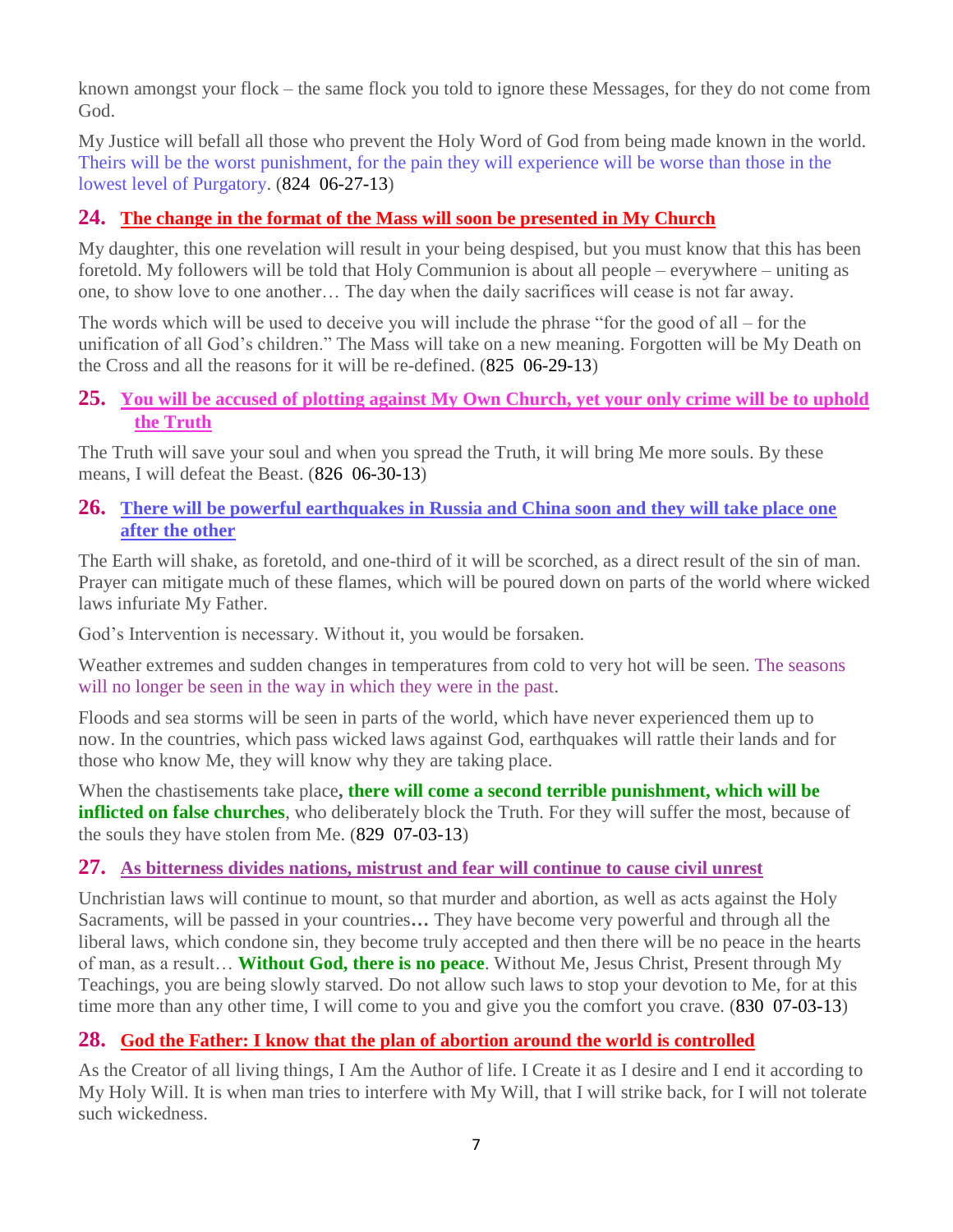Heed, those of you who continue to destroy life in every form. I know what you are doing. I know that the plan of abortion around the world is controlled by one group amongst you. I know that those countries, who rush through obscene legislation to justify abortion, are mere puppets. They are held by strings as they dance to the tune of the One-World Group, who obey only one master. Their allegiance is to the Beast, whose greatest plan, to destroy hundreds of millions of lives, has been succeeding, through the sin of abortion. The unborn are an easy target in their eyes. They use abortion to interfere with My Laws and the great Gift I bequeathed to man – the Gift of life.

Remember, there is little time for you to abandon your acceptance of abortion. **My Wrath will soon pour over the four corners of the Earth. It is because of the sin of abortion, that man will suffer the worst chastisement.** Not one country will be excluded from these punishments. Only those who do not permit abortion will be spared the terrible pain I will inflict upon the world. (831 07-04-13)

### **29. [The One-World Order is the greatest travesty against the True Triune God](http://www.thewarningsecondcoming.com/the-one-world-order-is-the-greatest-travesty-against-the-true-triune-god/)**

There is one religion, which causes Me the greatest suffering and that is the false religion, which idolizes the Beast… They love only themselves and their lust for pleasure fills them with an insatiable longing for more. No amount of worldly pleasures will satisfy them, which is why they then crave other obscenities. They take pleasure in the taking of life and do not have any remorse in their souls, for the brutal slayings they are guilty of. Their influence spreads across the Earth in every nation and the devil followers mingle amongst the wealthy, business leaders, governments, royalty, organizations, including the media and law enforcement, the judiciary and the Church.

I am giving all those who love Me the Graces to defeat this sinister and powerful group, who curse Me every second of the day, when you say this short Crusade Prayer.

### **Crusade Prayer (112) For the Grace of Salvation**

*Dearest Jesus, I call on You to cover the souls of those who have been infested by Satan with Your special Grace of Salvation.*

*Free their poor souls from the wicked captivity from which they cannot escape. Amen*. (832 07-05-13)

# **30. [He will use the Truth of God to hide behind, until the right moment](http://www.thewarningsecondcoming.com/he-will-use-the-truth-of-god-to-hide-behind-until-the-right-moment/)**

When the Truth is declared, it is not easily accepted, though It be the Word of God. Yet, when lies are presented, dressed up as the Truth, they are more readily accepted, and in most cases, greeted with warm and welcoming arms. Be warned about the lies, which will be presented by My enemies, who declare themselves as My spokespersons. They will misguide you in many ways, for fear that you will catch them out in their deceit. They will spend their time associating with those known to the world as good and holy, pure servants – many of whom are now in Heaven with Me. By association they will be seen to be loyal disciples of such saints. Then they will repeat the Truth of My Teachings and this will confuse you. You will say: "But how can this be?" "This man speaks the truth."

The cunning of the Beast is beyond your comprehension, My beloved followers. He is careful never to reveal himself and so he hides behind the Truth. When he is present in poor, deluded souls, he will use the Truth of God to hide behind, until the right moment. Then, out will be poured obscenities against the Word of God, but to many, this will not be clearly evident. Look behind the words, which will be carefully constructed and you will detect the lie. This is the kind of force, which God's children will have to contend with. (833 07-07-13)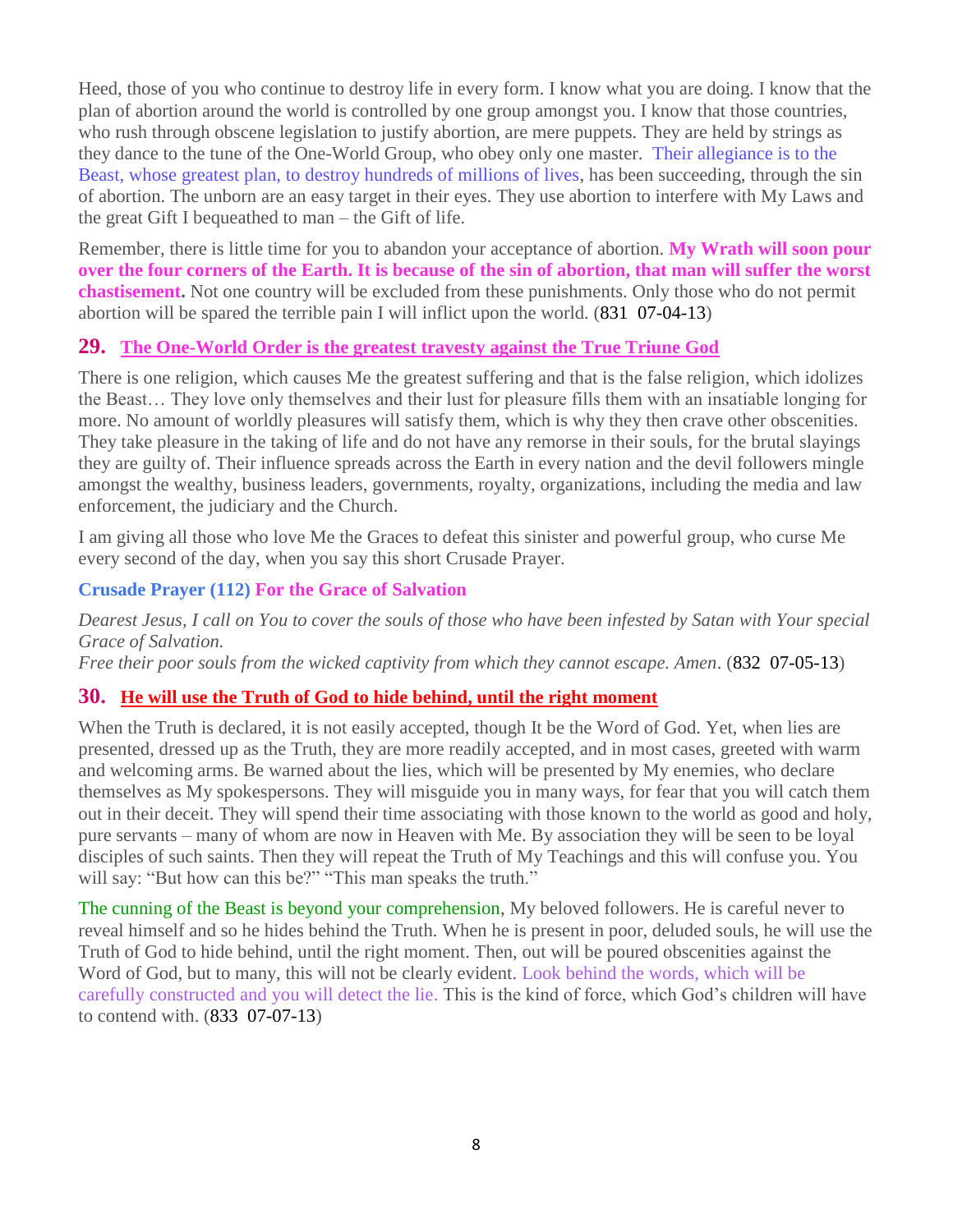## **31. [The Ten Commandments, given to the world by My Father through the prophet Moses, are](http://www.thewarningsecondcoming.com/the-ten-commandments-given-to-the-world-by-my-father-through-the-prophet-moses-are-being-re-written-by-man/)  [being re-written by man](http://www.thewarningsecondcoming.com/the-ten-commandments-given-to-the-world-by-my-father-through-the-prophet-moses-are-being-re-written-by-man/)**

You legalize murder, execution, euthanasia and abortion and say that these are good things. This is evil at its worst, when you challenge the Author of all life – the Creator of Heaven and Earth – by tampering with the Divine Laws of God.

So obsessed are you with the seeking out of worldly goods and so infested are you with unhealthy ambitions, that you destroy those people who get in your way. Despite this, I will show you Mercy, if you come back to Me.

No sin, with the exception of blasphemy against the Holy Spirit, is so bad that it cannot be forgiven. I plead with all of you to examine your conscience and become reconciled with Me, once more.

I Am Patient. I Am Love. I Am your Salvation. I Am waiting. Please come to Me soon, for I love you with an unfathomable passion. I will not rest until I have saved all of you. **(**834 07-08-13**)**

### **32. Mother of Salvation: [So easily do people accept new laws, which claim to be good](http://www.thewarningsecondcoming.com/mother-of-salvation-so-easily-do-people-accept-new-laws-which-claim-to-be-good/)**

**You must pray for all of those in the world who are being misguided into believing that evil is good. This web of deceit has covered humanity to such an extent that many can no longer differentiate between the Laws of God and the wickedness of the evil one when he manifests amongst you… The deceit and the lies, which fill those who say they love humanity, are clearly seen when they publicly justify mortal sin.** How cunning is the Evil One. So few understand his influence in their lives or how he twists their reasoning.

You must call on me every time you feel overcome by the power he exerts in your nations. I will destroy his influence, when you place your request before me. Please recite this **Crusade Prayer (113) To defeat evil in our land (see** *The Crusade Prayers Book***)**

You must never accept arguments, which allow wicked laws to be brought into being, which dictate how you live your lives, which are not according to the Word of God. When these laws infiltrate your lands, they destroy souls. (835 07-10-13)

## **33. [God the Father: The lies you are being fed about your economy are designed to fool you](http://www.thewarningsecondcoming.com/god-the-father-the-lies-you-are-being-fed-about-your-economy-are-designed-to-fool-you/)**

Wars will break out all over the Middle East and soon **My beloved Israel will suffer a terrible abomination**… Wars, many of them, including battles within governments of all nations, will erupt all at the same time.

The lies you are being fed about your economy are designed to fool you and strip you of what you own. Pray, pray, pray that I will stop those who control your currencies from taking everything you own away from you. Know that while My Right Hand casts down chastisements against the wicked, My Left Hand will lift and take you under My Protection and I will provide for you.

**The changes foretold in My Holy Book are now presented to the world.** Battles will rage, lives will be lost, lands will suffer ecological turmoil, crops will fail and many of you will be persecuted by your governments. The worst battle will be a spiritual one where every effort will be made to turn you against Me. (836 07-10-13)

## **34. [To priests: The day you will be asked to deny My Divinity is not far away](http://www.thewarningsecondcoming.com/to-priests-the-day-you-will-be-asked-to-deny-my-divinity-is-not-far-away/)**

You must be careful. You must adhere to the rules of My Church on Earth, once they remain as they have been and are not changed.

All other religions, creeds, faiths and doctrines, which honor My Father, but which do not acknowledge Me, Jesus Christ, will be taken under the wing of the Antipope. You, through the power of the Beast – as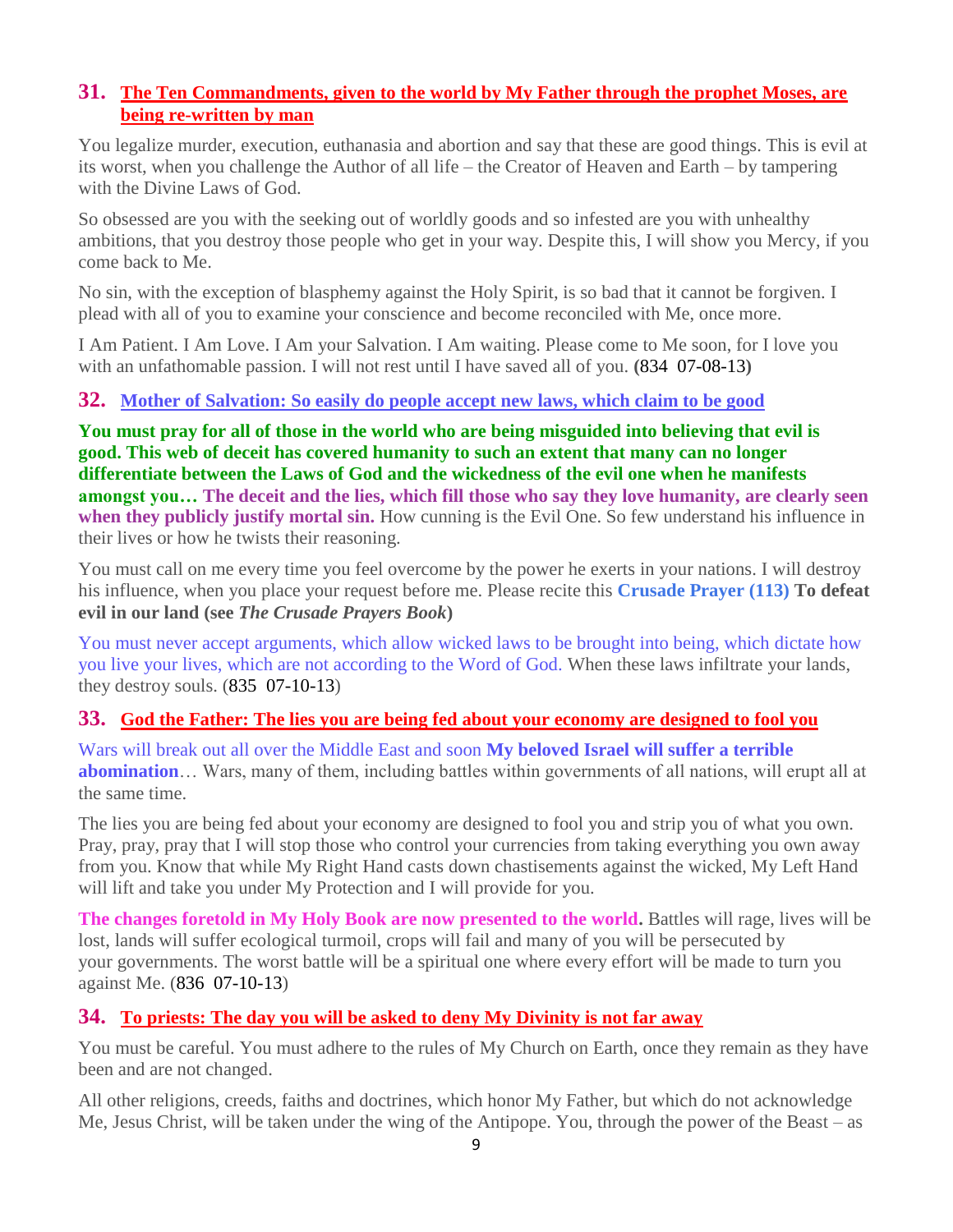is his way – will be coaxed to embrace your fellow brothers and sisters. All faiths, which honor God, you will be told, are united as one in the Eyes of God. When you object, you will be scolded. When you explain that the only way to God, My beloved Father, is through Jesus Christ, this is what you will be told:

"You do not understand that God loves all His children, therefore, by not showing love and compassion for His Church by embracing them – including their faiths – you are a hypocrite."

Now, know this. **When you accept that all religions must be embraced as one – that you have to move to one side to show respect to those creeds, which do not acknowledge the Son of man – then you will be guilty of a terrible sin. You will then be denying Me.**

To those who may be led into this deceit, know that other signs will emerge, which point to one thing – My Divinity will no longer be proclaimed.

**Your churches will see new crosses emerge where the head of the Beast will be embedded within them; your altars will be changed and will mock Me.** Every time you see new and unusual symbols in My Church, look carefully because the Beast is arrogant and he flaunts his wickedness by displaying signs which honor him.

If you love Me, I will grant you the Graces to see the Truth, for I will never forsake you. The time is close and you must prepare yourselves, for the darkness will descend soon. Those of you who are blessed with the Light of God will suffer at the hands of My enemies.

Remember these Words, recite them and I will reveal the Truth to you, through the Gift of the Holy Spirit.

**Crusade Prayer (114) For Priests to receive the Gift of Truth** (See the Crusade Prayers Book).**(** 839 07-15-13**)**

## **35. [Mother of Salvation: The Medal of Salvation](http://www.thewarningsecondcoming.com/mother-of-salvation-the-medal-of-salvation-offers-the-gift-of-conversion/) offers the Gift of Conversion**

My Image is to be created and a Medal struck where, on one side, I am to be placed with the sun behind my head and where twelve stars woven into a crown of thorns sits on my head. On the reverse side of the Medal, I wish to depict the Sacred Heart of my Son with the Two Swords of Salvation, which are to be crossed on each side.

All those who receive the Medal of Salvation must recite this **Crusade Prayer (115) For the Gift of Conversion:**

*O Mother of Salvation, cover my soul with your tears of Salvation. Rid me of doubts. Lift my heart, so that I will feel the Presence of your Son. Bring me peace and solace. Pray that I will be truly converted. Help me to accept the Truth and open my heart to receive the Mercy of your Son, Jesus Christ. Amen.* (841 07-18-13)

#### **36. [The final Prophet has now been sent, so please do not reject this Gift](http://www.thewarningsecondcoming.com/the-final-prophet-has-now-been-sent-so-please-do-not-reject-this-gift/)**

Do not reject this Gift of prophecy, the final intercession from Heaven, to save you from harm.

Listen now, all of you. I call upon humanity from Heaven. My prophet will simply do as I tell her. She obeys Me, the Son of God, the Son of man, as foretold. She has no voice. Her words are My Words. Her obedience is crucial according to the Command of God. Her obedience means that she is not permitted to open her mouth to defend the Word of God.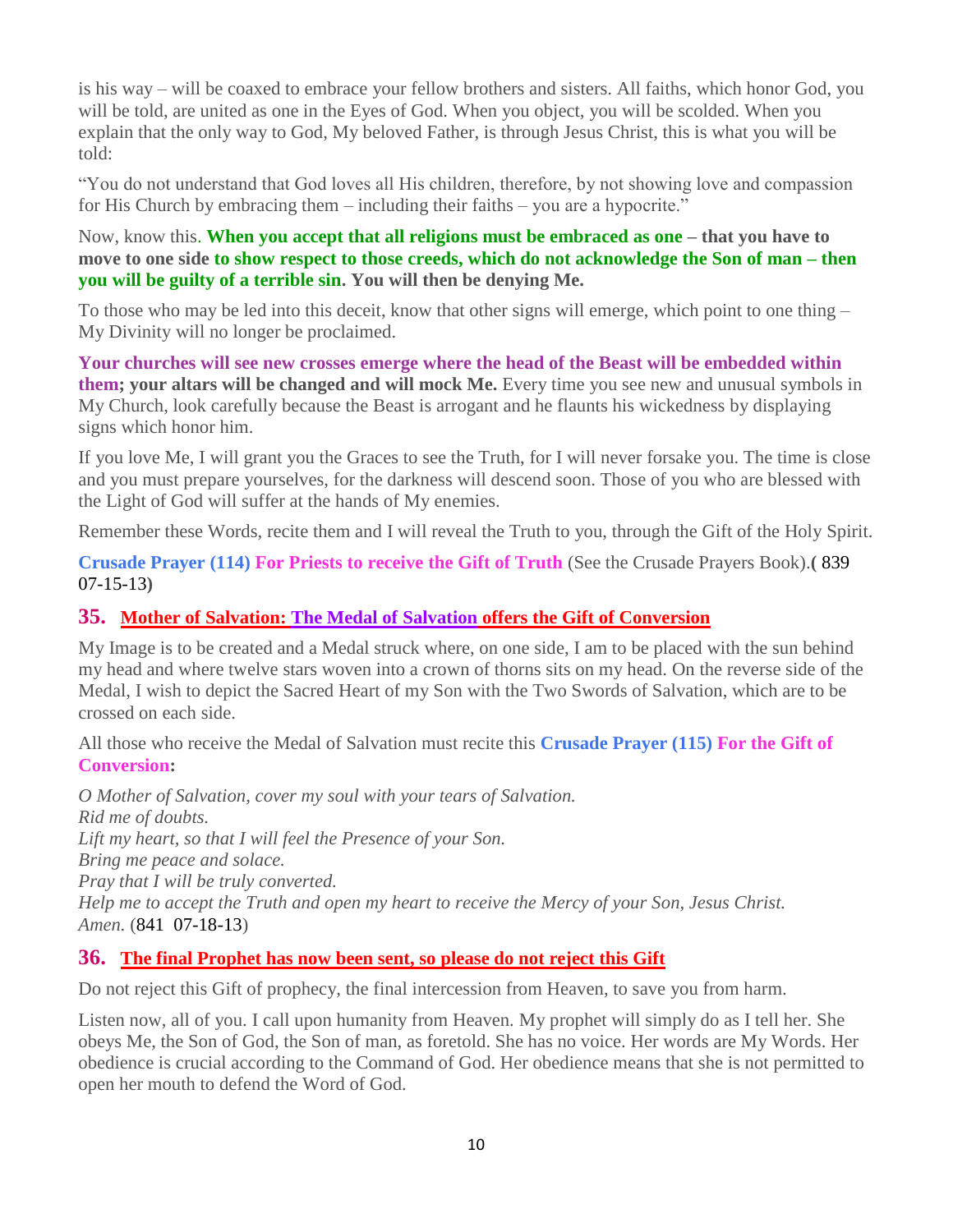All events, foretold, will happen quickly. Ignore this warning from Heaven and you will suffer more than is necessary. Vilify these Words from Heaven and you will be shown in all your shame before the whole world for persecuting Me. (842 07-19-13)

## **37. [Its plan is to entice souls into a web of deceit by tugging at their](http://www.thewarningsecondcoming.com/its-plan-is-to-entice-souls-into-a-web-of-deceit-by-tugging-at-their-hearts/) hearts**

All those favored by the Light of the Holy Spirit will recognize the spirit of evil as it engulfs My Church. The spirit of evil comes dressed with a veneer of humility. Its plan is to entice souls into a web of deceit by tugging at their hearts.

This spirit of evil will entice souls by presenting a humble, soft and caring front, for how else could good souls be persuaded of lies.

The Graces given to My Remnant Army will be subtle, but powerful and with the help of the Mother of Salvation, they will slaughter the Beast and his cohorts.

Sadly, for many, they will be blinded to the Truth and will, by then, participate in Satanic rituals of which they will be ignorant, so carefully camouflaged will they be. **(**843 07-19-13**)**

## **38. [Mother of Salvation: The fallout in Rome will result in many being led astray](http://www.thewarningsecondcoming.com/mother-of-salvation-the-fallout-in-rome-will-result-in-many-being-led-astray/)**

The fallout in Rome will result in many being led astray and who will, unwittingly, turn away from my Son, Jesus Christ. They will fall into error because they will accept new doctrines which do not come from God. Pray, pray, pray for those within the Christian churches who will fall into the trap of accepting lies given to them in the guise of those who claim to have been chosen by my Son to proclaim His Word.

All these things have been foretold to Visionaries for centuries and yet many of you refuse to accept these prophecies. I have warned humanity of these dark days ahead because my Son wishes you to be on your guard against the fallen angels who will infest His Church on Earth… The prophecies given to you at La Salette and Fatima are of great significance. Why do so many who claim to love me, their Mother, ignore what I told the world. You have not listened and you have allowed yourselves to be deceived.

This darkness cannot come from my Son and as such, His Mystical Body – His Church – remains intact. Those who remain true to His Mystical Body will not deviate from the Truth. Those who betray my Son's Church and reject His Teachings by adopting new practices, which are insulting to Jesus Christ, cut yourselves away from His Mercy. (844 07-20-13)

# **39. [They are preparing the Antichrist now, for his grand entrance](http://www.thewarningsecondcoming.com/they-are-preparing-the-antichrist-now-for-his-grand-entrance/)**

**When the Beast plotted against Me, he created a diabolical plan for the end times**, which is designed to fool the world with the greatest lie, in order that he can take them with him into the fires of Hell.

Know that I have already revealed to the world this plan, but there is one secret that needs to be revealed, so that you understand the Truth. As with any battle, the enemy takes up position and this is usually planned very carefully, so that it is done in secret, lest the target knows where his enemies stand.

In this, the final battle for souls, Satan and his cohorts have taken up position against God's two witnesses. The two witnesses are the Christians and the House of Israel. How these two witnesses will suffer in the Name of God. They will not die, but will appear to be bereft of all life.

The Sacraments will be the first to be destroyed, then the Mass, then the Bible and all traces of God's Words.

Very soon the Antichrist will make himself known as the man of peace, who will create the most ambitious peace plan in the Middle East.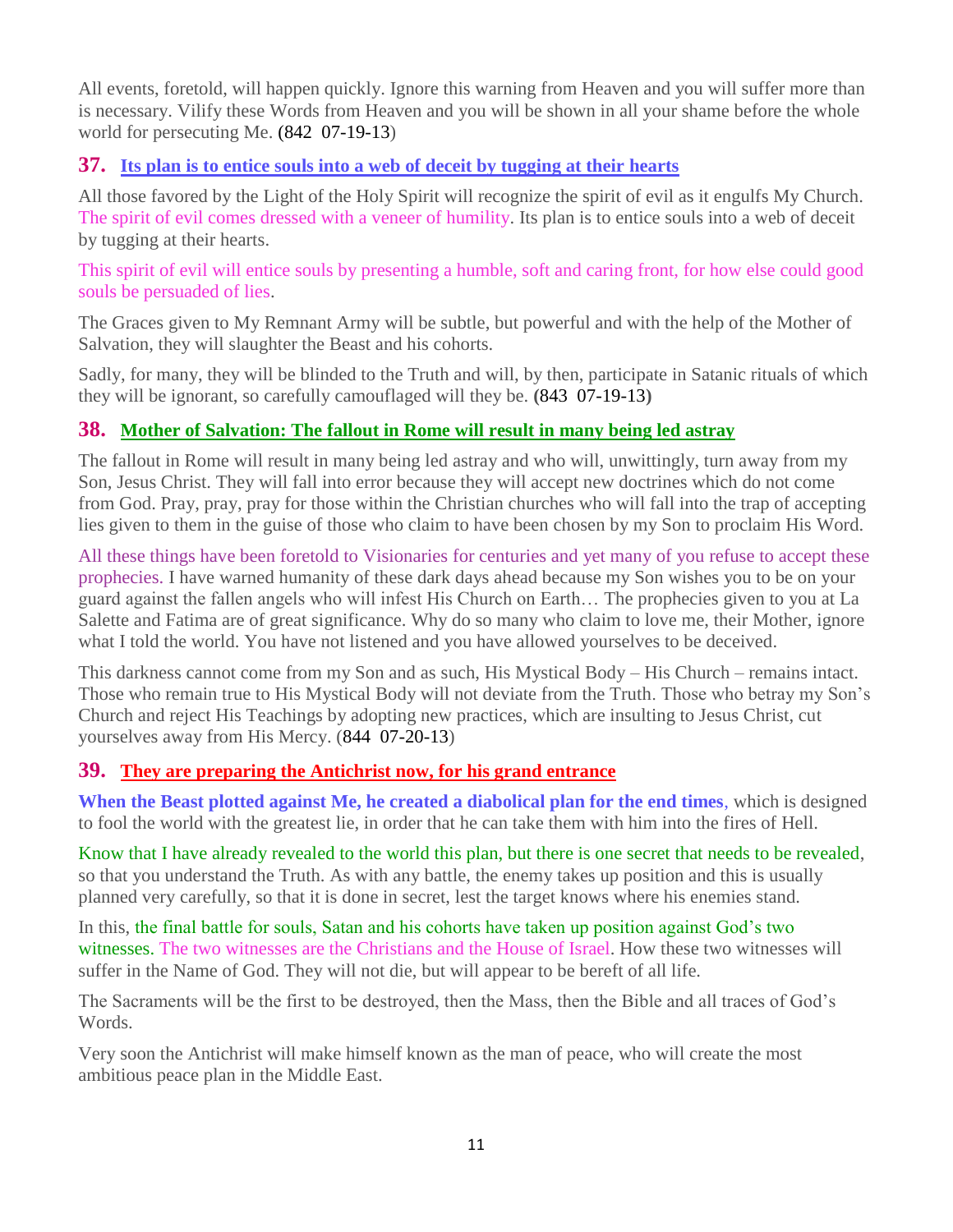They are preparing the Antichrist now, for his grand entrance… **So many cannot see this wicked plan, so carefully concealed**, but, which is unfolding before your eyes, as foretold. Holy Scripture never lies. My Word is the Truth. The Truth is your lifeline towards salvation.

Very soon, when the false peace is created, plans will commence to annihilate the Jews. While the Beast savages Israel, the False Prophet will discard My Presence and deceive not just Catholics, but all Christians, all religions, in order to idolize the Beast under the guise of the One World Religion. (845 07- 21-13)

## **40. [Mother of Salvation: The last secret of Fatima was not revealed, so terrifying was it](http://www.thewarningsecondcoming.com/mother-of-salvation-the-last-secret-of-fatima-was-not-revealed-so-terrifying-was-it/)**

The last secret of Fatima still remains unknown to God's children, although part of it was revealed to you on 26 January, 2012 (#315). Very few within the Church are privy to this. Now, the next part of the final secret of Fatima must be revealed, so that I can warn humanity of the consequences of ignoring my intervention to help save souls.

The Church has been infested, from the inside, by enemies of God. They – and **there are twenty of them who control from within** – have created the greatest deceit. They have elected a man, not of God, while the Holy Father, accorded the Crown of Peter, has been carefully removed.

The details, which I revealed, are that there would be two men wearing the Crown of Peter in the end times. One will suffer because of lies which have been created to discredit him and which will render him a virtual prisoner. The other one elected will bring about the destruction, not only of the Catholic Church, but of all Churches which honor my Father and who accept the Teachings of my Son, Jesus Christ, Savior of the world.

There can only be one head of the Church on Earth, authorized by my Son, who must remain pope until his death. Anyone else, who claims to sit in the Seat of Peter, is an imposter. This deceit has one purpose, to turn souls over to Lucifer and there is little time for such souls, who will be none the wiser, to be saved. (847 07-22-13)

#### **41. [I reveal the secrets contained within the Book of Revelation, and they will not be pleasant](http://www.thewarningsecondcoming.com/i-reveal-the-secrets-contained-within-the-book-of-revelation-and-they-will-not-be-pleasant/)**

**I call on you now, not to reveal to you new Teachings, as this is not necessary. You were given the Truth, but now I intervene to remind you of the Truth.** I also come to warn you of the evil atrocities, which will be inflicted on you because of your love for Me.

Do not turn your backs on Me, Jesus Christ, as I Am reaching out only to protect you at this time. I do not want to alienate you, but I will keep reminding you of the Truth, time and time again. **When you find that your soul becomes agitated, as a result of the new rules to be presented by those who say they are of Me, then you must call on Me through this Crusade Prayer: Crusade Prayer (116) Save me from the evil of lies.** (See the Crusade Prayers Book).**(**848 07-23-13)

### **42. [Mother of Salvation: Just as if a miracle has taken place, the False Prophet will seem to rise](http://www.thewarningsecondcoming.com/just-as-if-a-miracle-has-taken-place-the-false-prophet-will-seem-to-rise-from-the-dead/)  [from the dead](http://www.thewarningsecondcoming.com/just-as-if-a-miracle-has-taken-place-the-false-prophet-will-seem-to-rise-from-the-dead/)**

Those who follow the Teachings of my Son will be filled with the Holy Spirit. This means that they will be guided and will lead fiercely the Remnant Army, which is made up of those who are loyal to God.

Others, blind to the Truth, will follow the False Prophet into disarray. Their hearts will be deceived, and soon, when the False Prophet will be seen to be at death's door, they will sob. But then, just as if a miracle has taken place, the False Prophet will seem to rise from the dead. They will say that he is blessed with great, supernatural powers from Heaven and they will fall flat on their faces before him in adoration. He will be loved and adored by those who cannot see.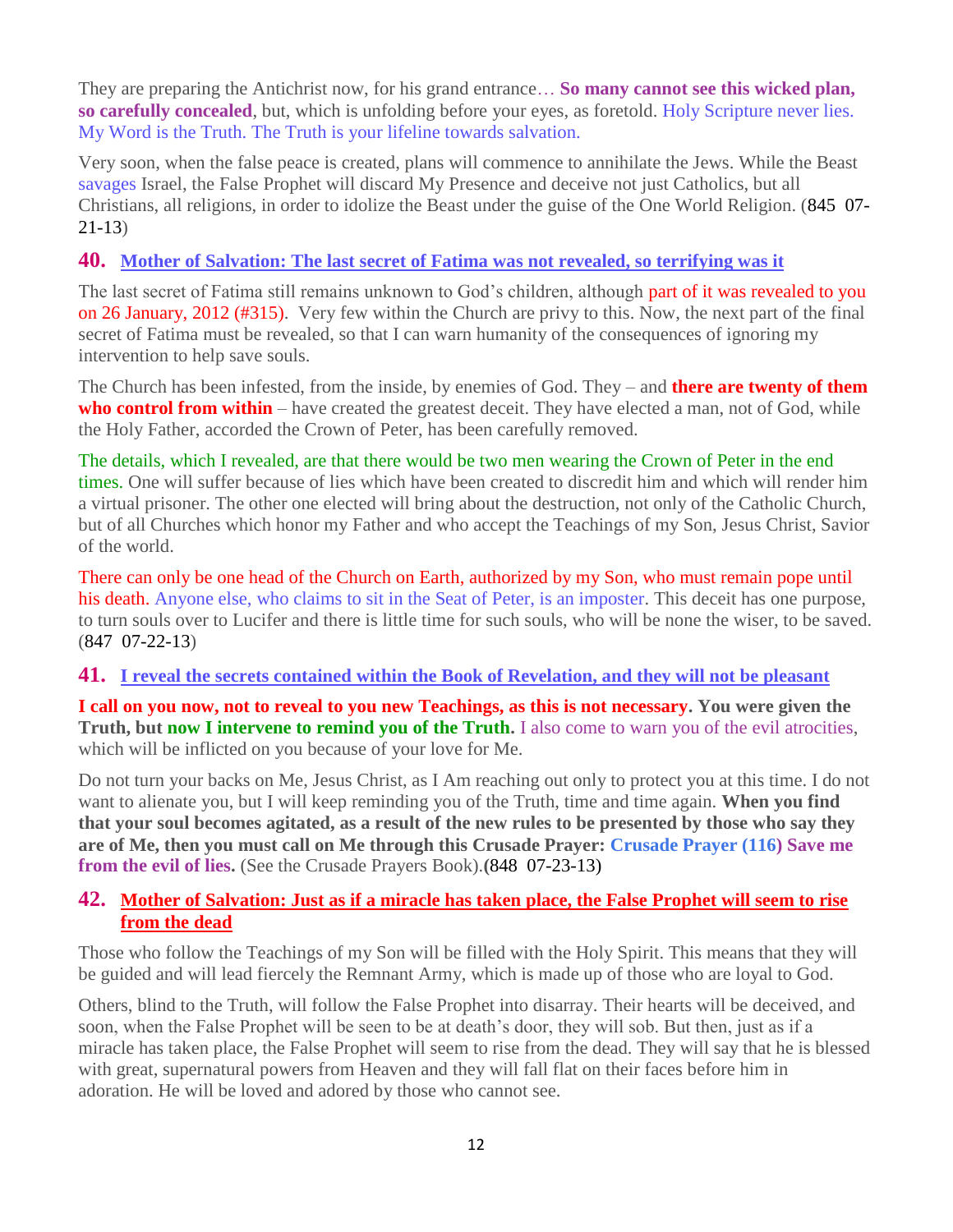Soon the Antichrist will appear and his rise to fame will start in Jerusalem. Once he appears in public, everything in my Son's Church will change, quickly. The new rules will be introduced. New relics, changes in the garments worn by priests and many new regulations will be enforced. At first, people will say that all these changes stem from a need to be humble. And, while these abominations enter the Christian churches, the persecution will begin. Dare to object to these Satanic rituals and you will be deemed a heretic – a troublemaker.

Many cardinals, bishops, priests, nuns and ordinary people will be excommunicated**,** if they do not follow the new rules or adore the False Prophet. (849 07-25-13)

#### **43. [Look behind the mask of humanism and you will not find signs of God](http://www.thewarningsecondcoming.com/look-behind-the-mask-of-humanism-and-you-will-not-find-signs-of-god/)**

Many people confuse humanism with Christianity. When one proclaims the importance of worldly goods in the lives of man, at all cost, in order to avoid suffering or poverty, it is easy to assume that this is a form of love for one's neighbor.

If you say that you want to put a stop to poverty, unemployment and other miseries, many will think you are speaking in the Name of God. **Look behind the mask of humanism and you will not find signs of God, nor will you hear His Name mentioned.** Those who live their lives as humanists do not love God. They only love themselves. They also believe that all that matters is the wellbeing – usually in the form of worldly things – of humanity, as a means to an end.

While it may seem charitable, to be seen to care about the needs of man, you can never substitute God, by placing the needs of man first. **When you do this, you insult God**. **Humanism, while having all the exterior signs of love for God, is not what it seems**. Behind the mask of love lurks a love of self. Man will die, his body will turn to dust, his soul will live on, yet, humanism would have you believe that man is immortal. Be careful when you embrace humanism, because when you do, you cut yourselves off from Me. (851 07-27-13)

### **44. [To the other innocents, who blindly follow the Beast and the False Prophet, they will be locked](http://www.thewarningsecondcoming.com/to-the-other-innocents-who-blindly-follow-the-beast-and-the-false-prophet-they-will-be-locked-into-a-savage-bond/)  [into a savage bond](http://www.thewarningsecondcoming.com/to-the-other-innocents-who-blindly-follow-the-beast-and-the-false-prophet-they-will-be-locked-into-a-savage-bond/)**

This is the final end of the reign of Satan. He has raised up a Beast, in his name, and this Antichrist is the spirit of Satan himself. He and his followers have been given very little time in the great battle for souls.

To the other innocents, who blindly follow the Beast and the False Prophet, they will be locked into **a savage bond, from which they will be powerless to escape**. They are in desperate need of your help. You must pray hard for their souls to be released back to Me. To the outside world, they won't see much to alarm them, at first. The wars in the Middle East and the subsequent peace will be greeted with applause.

The man of peace will receive many awards in acknowledgement of his humanitarian works. The False Prophet will be seen to be uniting the Churches of the world and displaying, at every opportunity, all those attributes, which you associate with a saint.

All will be well, until these two turn and with a vengeance strike down all those who oppose their plan to control the world. They will weave My Church on Earth into the nest of the Beast, until darkness covers the Earth.

All will feel a disquiet. All of you will feel the evil, as Satan, through the Antichrist, controls all. But then, just as things will seem hopeless, I will descend, through My Great Mercy, to envelop all, to prove to the world the Truth. (852 07-28-13)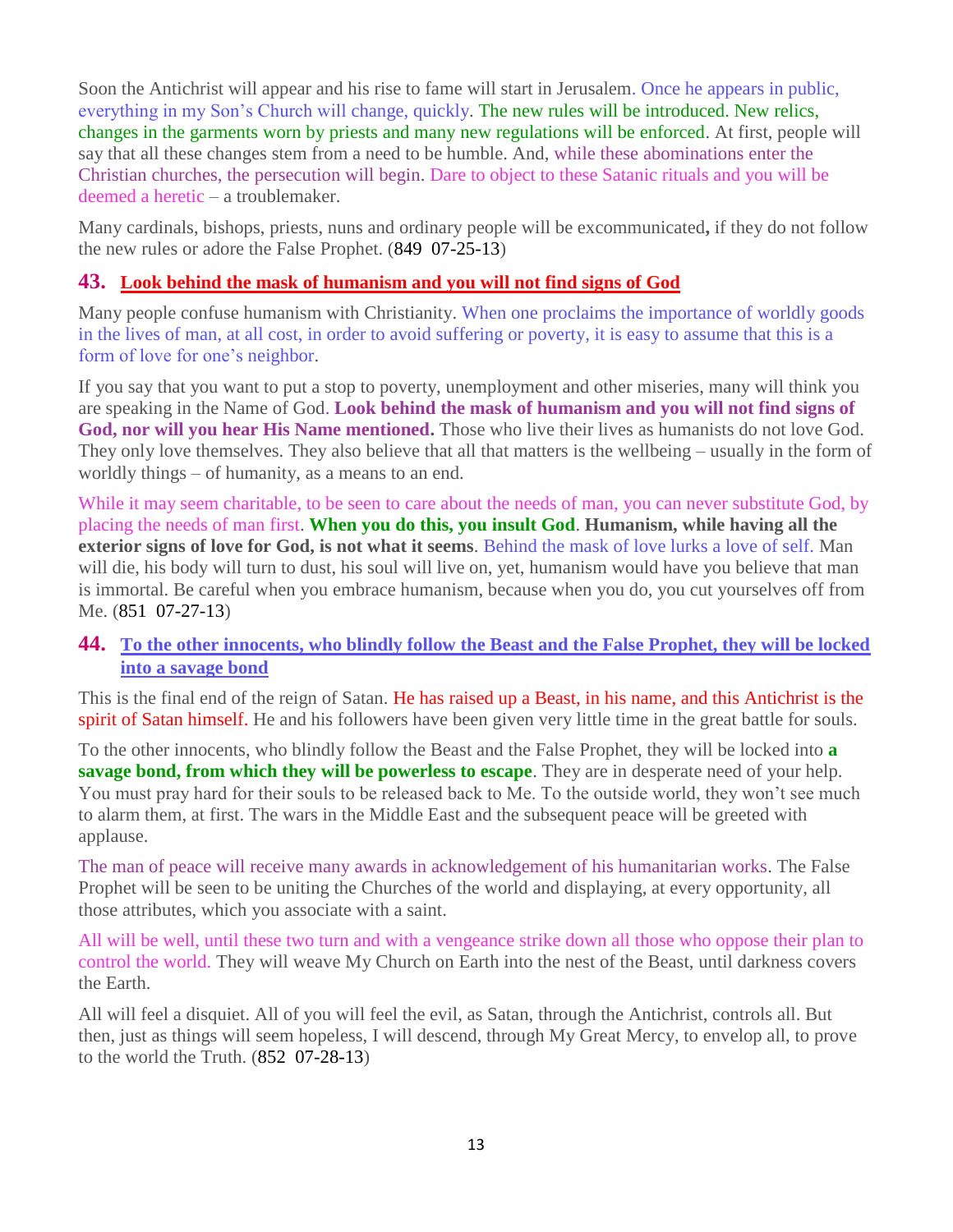## **45. [The Mark of the Beast will bring with it death –](http://www.thewarningsecondcoming.com/the-mark-of-the-beast-will-bring-with-it-death-death-of-the-soul-and-death-by-a-terrible-disease/) death of the soul and death by a terrible [disease](http://www.thewarningsecondcoming.com/the-mark-of-the-beast-will-bring-with-it-death-death-of-the-soul-and-death-by-a-terrible-disease/)**

My death on the Cross will not only be dismissed and not spoken about, but **the images of demons will be used as a substitute for My Corpus on the Cross**. If it is not Me they killed on the Cross, then who is it?

When you see wondrous and seemingly miraculous events take place, know that they are nothing of the sort.

You will be told that miracles have been created by the hand of the False Prophet. You will then be expected to show great respect and you will be told, at first, that he is a living saint. He will be worshipped, loved and admired and all will say that he is favored by God. They will believe, in time, that these miracles are taking place to herald My Second Coming.

And then, the Beast will appear. And he will honor the first one. And the world will be caught up in terrible confusion. They will be trapped. On the one hand, **the False Prophet will control all religions in the world** and prey on the love of those who know the Truth. Those who do know the Truth, will not reject Me, for theirs is the Kingdom of God. **The Antichrist will show great honor towards the False Prophet. But, because his role will be a political one, their allegiance will unite many people who will applaud this alliance.**

These events will begin to make sense soon. Those who try to take you away with them into a false faith, not of God, will be very convincing. They will never reveal their true intent, until they believe they are winning this battle. But then, they will destroy many, who refuse to accept the Mark of the Beast. **They will say that this will be a sign of true world peace, love and unity, but hidden within its vile core will be the number 666, the sign of the Beast.**

Just as holy medals offer protection from Heaven with Power from God, the Mark of the Beast will bring with it death – death of the soul and death by a terrible disease. Those who refuse it will have to hide and prepare. (853 07-29-13)

#### **46. [Mother of Salvation: You must hold on to traditional Crosses, for soon they will disappear](http://www.thewarningsecondcoming.com/mother-of-salvation-you-must-hold-on-to-traditional-crosses-for-soon-they-will-disappear/)**

**By my Son's Cross, you have been saved. By His Cross you will fight evil and His Cross, when blessed, will protect you. But, if this Cross changes or appears different, it is a mockery of my Son's death to save sinners.** You must hold on to traditional Crosses for soon they will disappear. (854 07-29- 13)

## **47. [Never accept a cross, which does not resemble the Cross upon which I was crucified](http://www.thewarningsecondcoming.com/never-accept-a-cross-which-does-not-resemble-the-cross-upon-which-i-was-crucified/)**

Many will follow the falsities, because they will be afraid to stand up and defiantly defend the Word of God. At first, they will be confused, by the new practices, new symbols, new garments, new formats for altars and new crosses. Then they will accept all these new things, as signs of the times. This new, modern, so-called unified approach to honor God, will be then enthusiastically embraced by those poor souls. But those who are Mine will stay true to My Word, for all ages. They are the backbone of My Church on Earth and they will never break… Never accept a cross, which does not resemble the Cross upon which I was crucified. When I Am missing, or Am not mentioned, then you will know that infestation spreads throughout these Churches, which has been masterminded by My enemies. If you do accept their satanic rituals and symbols, you will leave yourselves exposed to evil. **(**855 07-30-13**)**

## **48. [They will convince My followers to adapt the Laws of My Church by holding a referendum](http://www.thewarningsecondcoming.com/they-will-convince-my-followers-to-adapt-the-laws-of-my-church-by-holding-a-referendum/)**

Satan, remember, is proud, arrogant, boastful and very, very cunning. When he is present in souls, he has a confidence, which is borne out of pride and arrogance and a belief that he is above God. He will always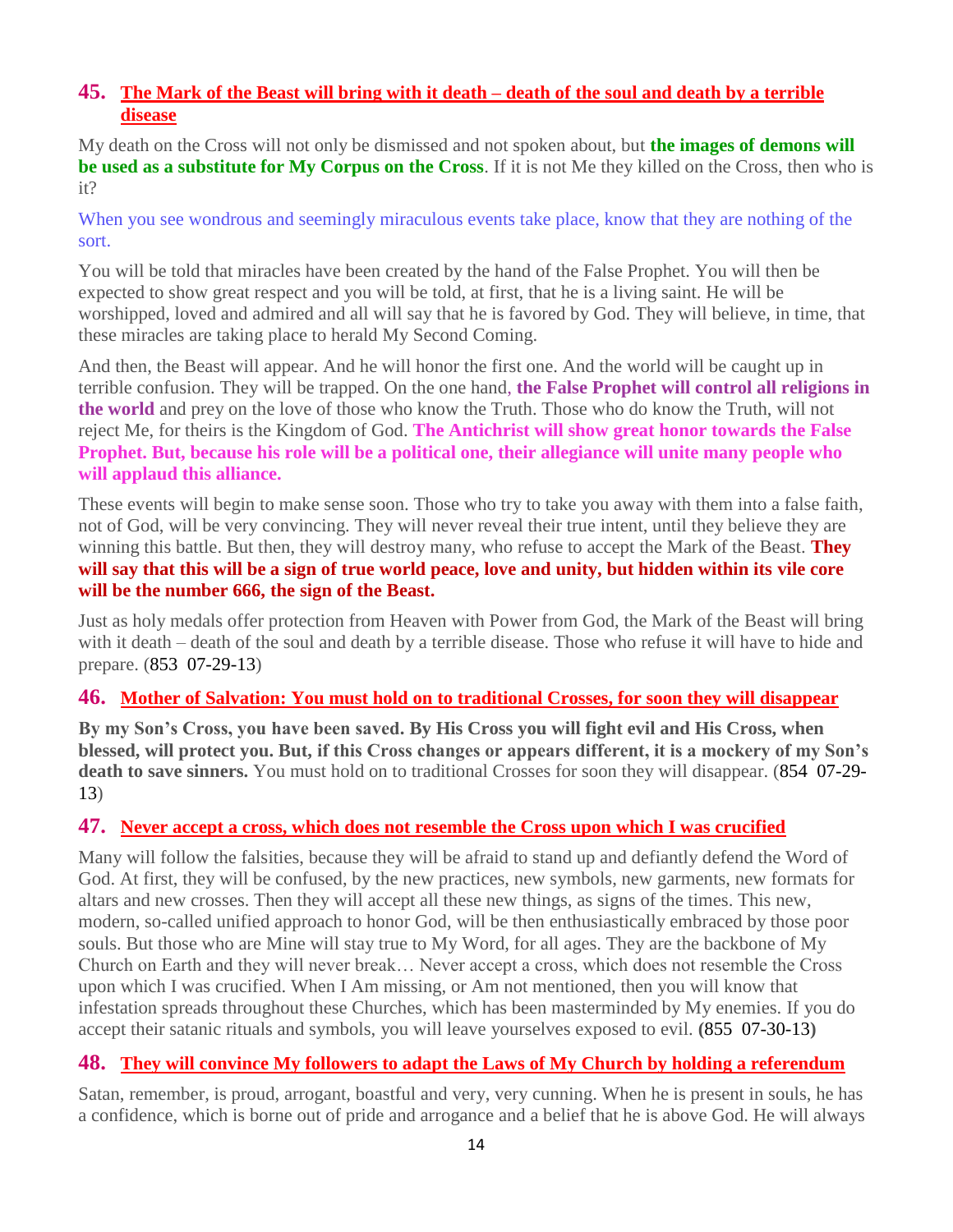give signs, which insult God, but only those who know what to look for will see them. Those who honor Satan, and who spend much of their time in groups which organize rituals to pay homage to him, will be delighted to see these signs. All who have sold their souls to Satan will communicate, through such signs, as an arrogant and defiant gesture against Me, Jesus Christ.

Those who deceive you, in My Name, will convince My followers to adapt the Laws of My Church, by holding a referendum. All will be asked to condone new practices, which amount to two things. The first is to wipe out My Presence in the Holy Eucharist. The second is to condone sin, by encouraging people to show sympathy for the human rights of those who do not believe in Jesus Christ.

This referendum will be falsified and lies will be presented as the Truth… When the new one world religion is introduced, My Church on Earth – the True Church – will go into hiding, in order to pay homage to Me.

**I Am** the target of the Beast. **I Am** Who he wants to hurt. He knows he cannot destroy Me, so he will instead try to destroy the human race, whom he curses every second. His servants will not stop by just insulting My Presence in the Tabernacles of the world. They will not be happy to destroy only the Sacraments, so that they can blaspheme against Me. They will only be happy when they steal souls by creating the greatest blasphemy of all. This is when they will recreate My First Coming by giving the impression that John the Baptist has been sent. The man who will say he is the Lord's prophet will lie and cause such wonder when he declares that the Antichrist is Me, Jesus Christ.

**The Antichrist will, through the power of Satan, claim to be Me, Jesus Christ.** Woe to those souls who welcome him into their arms, for they will be powerless against him.

**When anyone who comes in the future, and claims to be Me, Jesus Christ, know that he is a liar. I will not come in the flesh a second time.** Satan cannot utter these words:

"Jesus Christ, Who came in the flesh."

What he will say, through the mouth of the Beast, the Antichrist, will be the following:

"I am Jesus Christ, I have now come in the flesh, to bring you salvation."

When this happens My Divine Intervention will be swift, but by then the False Prophet and the Antichrist will have stolen many souls.  $(857 \t 07-31-13)$ 

#### **49. [The wickedness present in the world is on a scale not seen since the days of Noah](http://www.thewarningsecondcoming.com/the-wickedness-present-in-the-world-is-on-a-scale-not-seen-since-the-days-of-noah/)**

But be aware, this plan - the details of which will be given to the world  $-$  by those who say that they represent My churches on Earth – will be brought before you and you will be expected to accept it. Then you will be demanded to devour it and you will be given no choice. What you will be asked to do, behind all the garble, is to deny Me, Jesus Christ.

I warn the world, that when you try to dismiss My Divinity – you and all those involved in this devious plot – you will be marked as an enemy of God. When you side with blasphemous laws, you are guilty of sin against God. **(**858 08-1-13**)**

#### **50. [Mother of Salvation: Soon you will be asked to give out a substitute for the Holy Eucharist,](http://www.thewarningsecondcoming.com/mother-of-salvation-soon-you-will-be-asked-to-give-out-a-substitute-for-the-holy-eucharist-which-will-not-be-the-body-of-my-son/)  [which will not be the Body of my Son](http://www.thewarningsecondcoming.com/mother-of-salvation-soon-you-will-be-asked-to-give-out-a-substitute-for-the-holy-eucharist-which-will-not-be-the-body-of-my-son/)**

My Son's Church is now to be scourged, during what will be the first stage of His Crucifixion on Earth in these times. They will take His Body – through the Holy Eucharist – and insult Him as well as degrade Him. Many signs will be seen of this, as every disrespectful and devious gesture will be made, in order to curse Him. When they have vilified His Most Holy Eucharist, they will then throw It away and soon It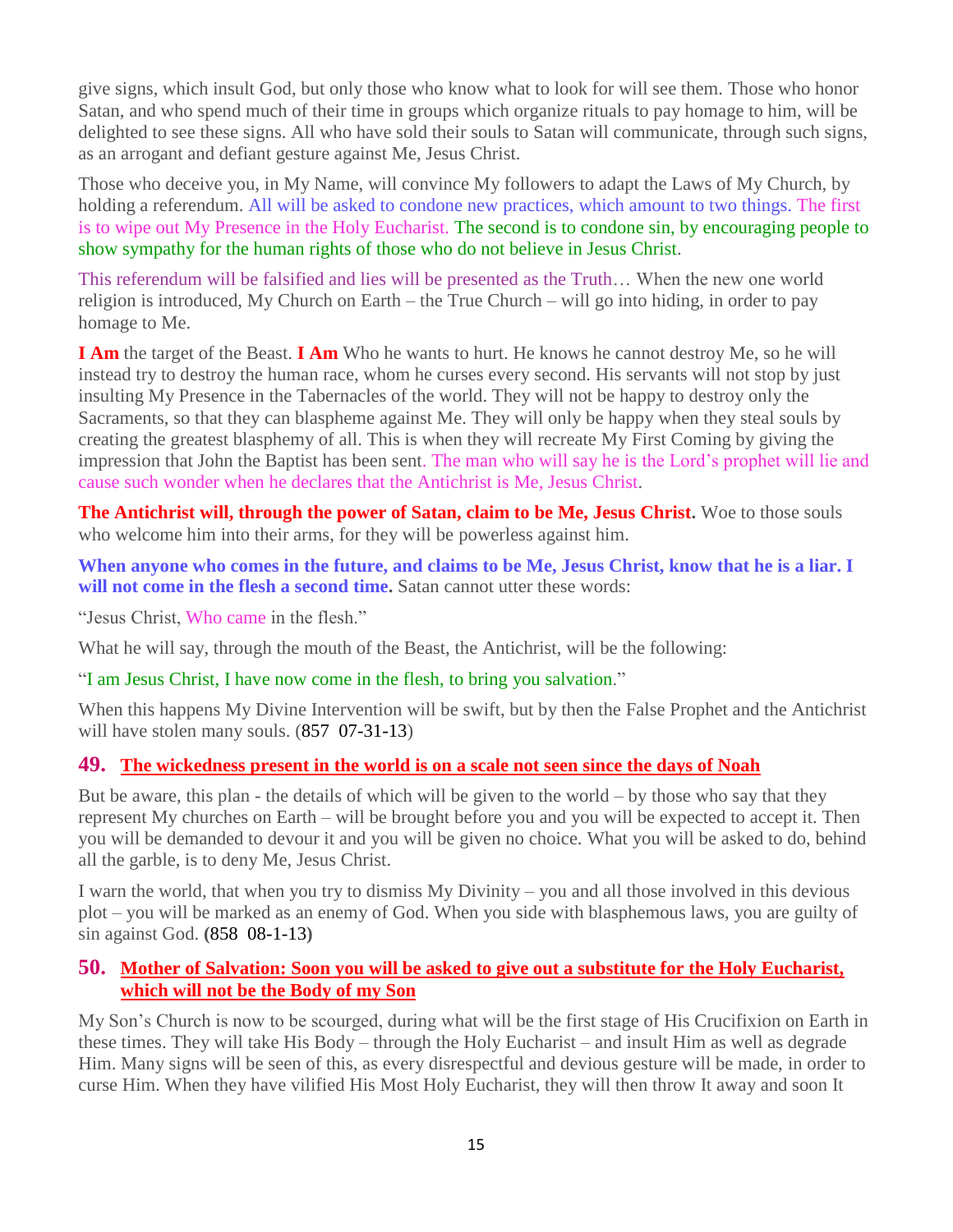will be very difficult to receive It. This is just one of the many plans underway to wipe out my Son's Presence in the Holy Mass. (859 08-02-13)

## **51. [God the Father: The names of those in the Book of the Living are the primary target of the](http://www.thewarningsecondcoming.com/god-the-father-the-names-of-those-in-the-book-of-the-living-are-the-primary-target-of-the-beast/)  [Beast](http://www.thewarningsecondcoming.com/god-the-father-the-names-of-those-in-the-book-of-the-living-are-the-primary-target-of-the-beast/)**

Know that the fallen angels and demons are unknown and invisible to most of you, but they walk amongst you, tempting you every day so that you will fall.

I will, as a Father Who loves each of them, pull them to Me through the Great Mercy of My Son. My Power is all-encompassing and Satan, My Lucifer, who cut himself away from My Hip, because of his pride, will never defeat Me. Those who follow him, therefore, have driven the same wedge between themselves and Me. **They will know by the signs I now reveal that there is only One God, One Creator, one Paradise.** All the paradises they are told about, by the false prophets in the world, who lead My children away from Me, do not, nor can they ever exist**. I Am all there is. I created all. I will end all. All must be according to My Holy Will.** Fight My Will and you will become nothing. Accept My Will and you remain My child.

I Call on you to tell you that when I Call on souls, especially those who do not know Me, as well as those who do know Me, but who refuse to accept My Commandments, that they have only so much time to save themselves from eternal torture.

**The names of those in the Book of the Living are the primary target of the Beast. Many of these souls are followers of My Son and are loyal to the Church.** They will turn on My Son by accepting new laws, not of My Son, which they will be forced to swallow as a new religion. This new religion has been carefully planned for many years. It follows Satanic rituals, but many will not understand this. When you embrace these rituals, you will give power to Satan. When you give him this power, you will need much prayer, for he will devour you in body as well as in soul. (860 08-03-13)

## **52. [My Prophecies, which reveal the arrival of the Antichrist, are soon to be realized](http://www.thewarningsecondcoming.com/my-prophecies-which-reveal-the-arrival-of-the-antichrist-are-soon-to-be-realised/)**

The day for all of you to prepare your houses and your routine of prayers is upon you and all who follow Me must be willing to make sacrifices, in order to help Me to open the eyes of God's children everywhere to this wickedness, which will turn the world upside down.

Every fallen angel and demon, who infiltrate the Earth at this time, will, through weak souls, be immediately drawn to you, in order to discourage you from this Work.

Accept this grief in My Name, for when you do, you give great glory to God and it is one of the greatest gifts you can give Me. I then use these trials of yours to defeat Satan by claiming souls, which are destined to become his.

Very few understand the Divine Laws of Heaven and the role of the Cross in your lives. Someday, all of God's children will understand why these cruel actions must be endured. Continue with the task of spreading the Truth, ignore the hatred you will witness and do not accept direction from those who deny  $Me - ever.$ 

Your march towards the New Paradise will be difficult. But with only a small army, you can defeat the severity of the punishments, which will be handed out by the Antichrist upon the world. Your task is to warn others of the dangers of accepting the laws of Satan as a substitute for the Laws of God. (861 08-04- 13)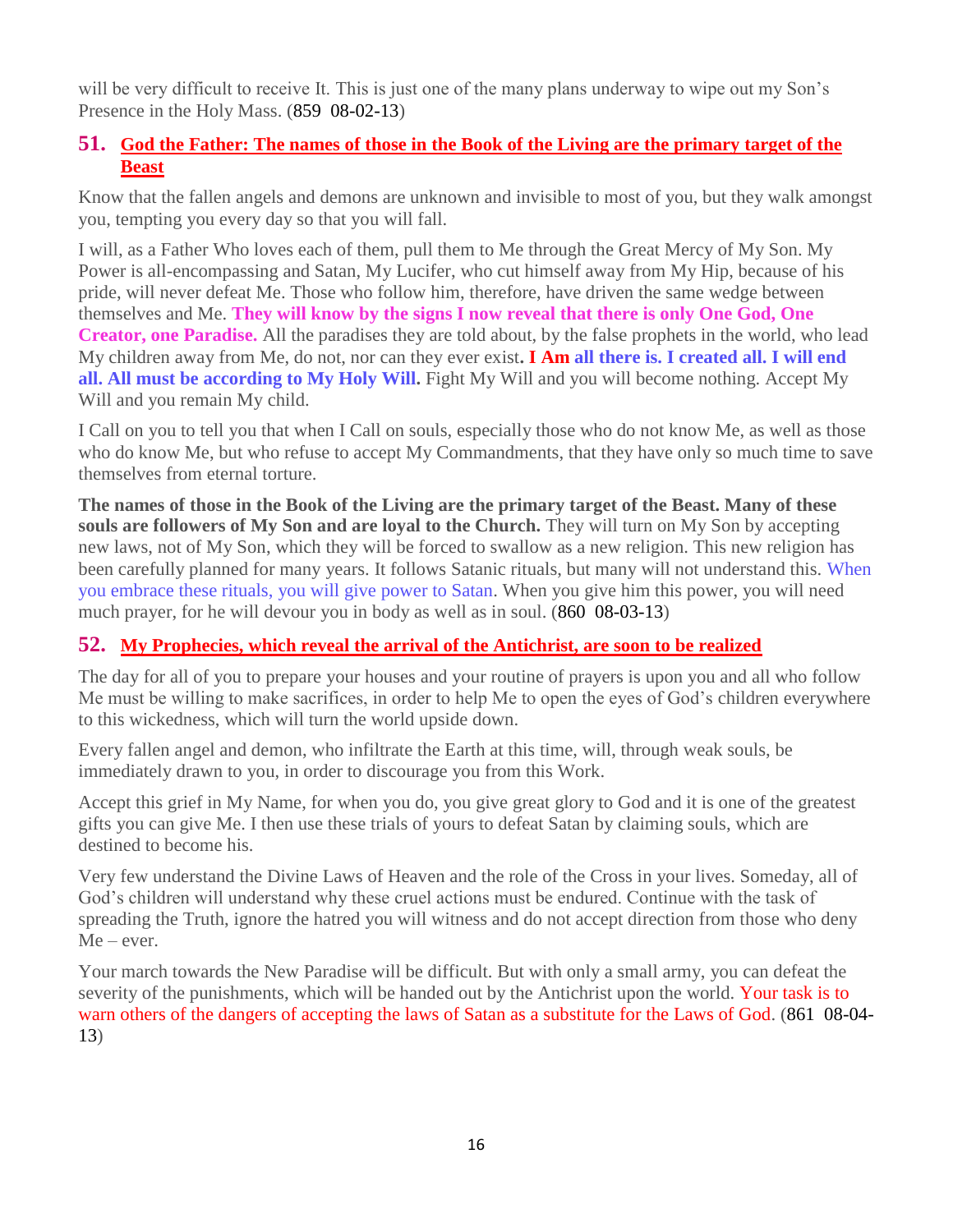#### **53. When they change the Sacrament of Baptism, they will remove all promises to renounce Satan for they will declare these references to be old-fashioned**

When My enemies change the Sacraments and introduce new relics, new crosses and new practices – and then say that My Church remains as it has always been – they are lying. My Church can never change.

They, the enemies of God, want Christians to accept marriage between couples of the same sex, but they must never accept this, as it offends My Father. It is not acceptable in His Eyes. When they change the Sacrament of Baptism, they will remove all promises to renounce Satan, for they will declare these references to be old-fashioned and too frightening. They will say it is irrelevant.

Anything, which deviates from the Truth, for fear of insulting pagans, is very dangerous. When you deny the Teachings of God and follow a new, alternative Church, you will no longer remain part of My Church on Earth. (862 08-05-13)

### **54. [Mother of Salvation: This war, to uphold the Word of God, will mean that those priests, who](http://www.thewarningsecondcoming.com/mother-of-salvation-this-war-to-uphold-the-word-of-god-will-mean-that-those-priests-who-do-remain-true-to-him-will-have-to-seek-refuge/)  [do remain true to Him, will have to seek refuge](http://www.thewarningsecondcoming.com/mother-of-salvation-this-war-to-uphold-the-word-of-god-will-mean-that-those-priests-who-do-remain-true-to-him-will-have-to-seek-refuge/)**

Those of you who will continue to perform the traditional Mass will be tormented until you agree to abandon it entirely. Many amongst your religious orders will betray you to the enemy behind your back. You will, just like my Son before you, be taken before those who claim to be your peers and be accused of heresy, for insisting on continuing to show respect for the most Holy Sacrifice of the Mass.

The new words, which will amount to the most vile desecration of my Son's Body, will be forced down upon those sacred servants who dare to object.

#### It will be within the Catholic Church that brother will fight brother, sister against sister, father against son, children against parent, until there are two sides.

This war, to uphold the Word of God, will mean that those priests, who do remain true to Him, will have to seek refuge. To do this you must start preparing and find such places where you will be able to offer the Holy Mass and provide the Sacraments to God's children.

I, the Mother of Salvation, will protect such refuges and by the placement of the **Seal of the Living God**, given to the world by My Father, on the inside walls, they will remain invisible to the enemies of God. (863 08-05-13)

### **55. [When you defend My Word, you will be deemed to be cruel, unkind and lacking in sympathy](http://www.thewarningsecondcoming.com/when-you-defend-my-word-you-will-be-deemed-to-be-cruel-unkind-and-lacking-in-sympathy-to-those-who-do-not-believe-in-god/)  [to those who do not believe in God](http://www.thewarningsecondcoming.com/when-you-defend-my-word-you-will-be-deemed-to-be-cruel-unkind-and-lacking-in-sympathy-to-those-who-do-not-believe-in-god/)**

The doors of My Church will soon be closed to those who will insist on remaining loyal to the traditional practices of Christianity. These doors will be slammed in your faces when you bear witness to Me. Your faith will be ridiculed, in the most cunning way, so that when you defend My Word, you will be deemed to be cruel, unkind and lacking in sympathy to those who do not believe in God.

#### **Warning to Priests:**

I will cut down all those of you who follow the false Church – the Church of the Beast – when it is presented to you. **Follow this new Church and you will be selling your souls to the Beast.** Instead of saving souls, in My Name, you will be responsible for handing them over to eternal Hell. **I Am** telling you the Truth now, so that you are given ample time to prepare for this day, as it is not far away. (864 08- 05-13)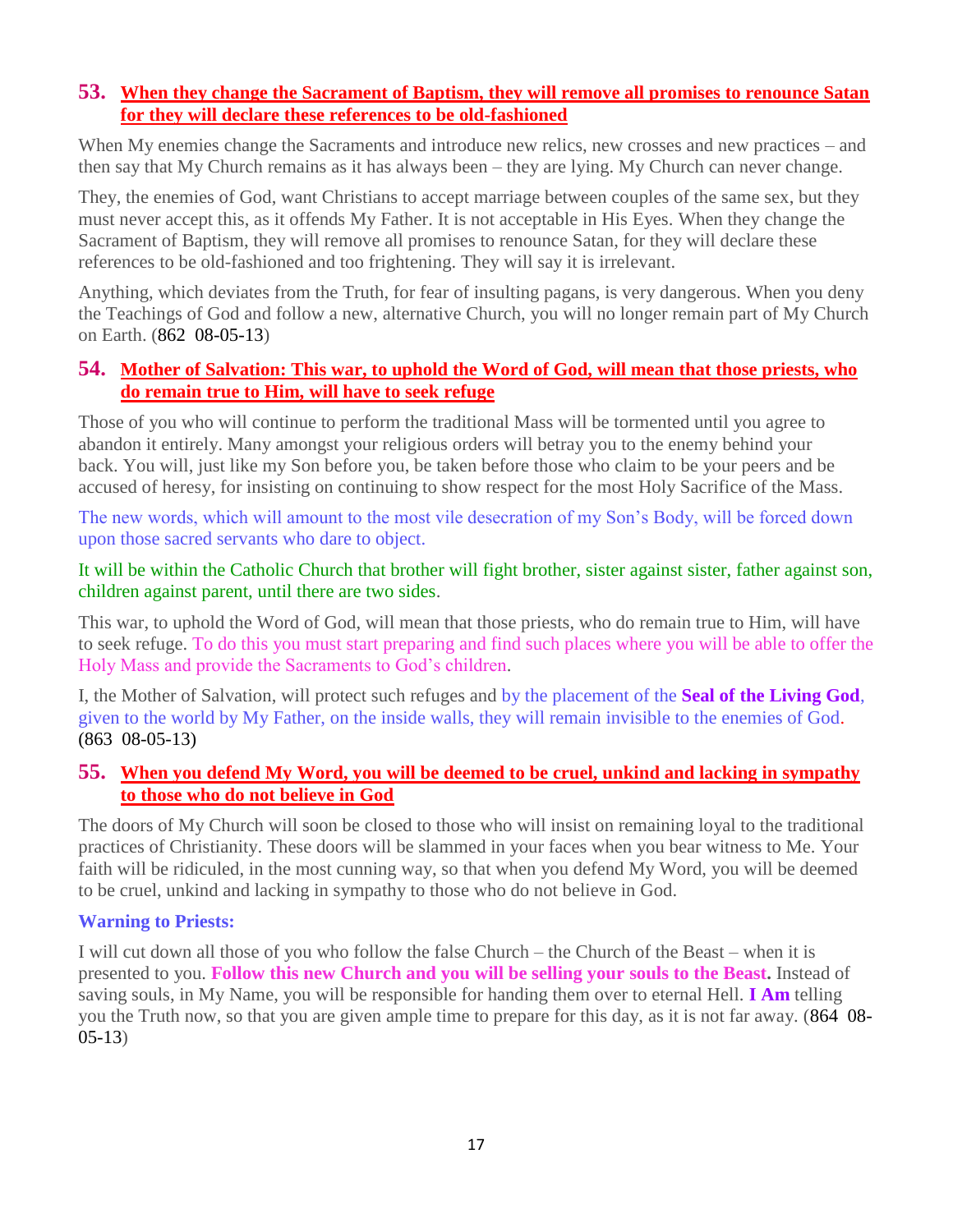### **56. [Mother of Salvation: Do not accept tolerance for pagans to take over the churches of God](http://www.thewarningsecondcoming.com/mother-of-salvation-do-not-accept-tolerance-for-pagans-to-take-over-the-churches-of-god/)**

The Truth has always been rejected since God sent His prophets in the beginning to warn His children of the dangers of paganism. Paganism is the antithesis of the Truth – the Word of God… God wants all of His children to love one another, irrespective of race, creed or nation. What He will not permit is that Christians embrace pagans, within their Church... Do not accept tolerance for pagans to take over the churches of God. You must never forget the great Sacrifice made by God when He sent His only Son to bring you salvation. The day that you accept the practices of other Churches, not of God, or when you show respect for pagans, is the day when you will turn your back on the Truth. **(**865 08-06-13**)**

## **57. [God the Father: The Antichrist is now ready to reveal himself](http://www.thewarningsecondcoming.com/god-the-father-the-antichrist-is-now-ready-to-reveal-himself/)**

The world must prepare for the arrival of the greatest enemy of humanity since My children were placed on this Earth.

The Antichrist is now ready to reveal himself and his plan is this. He will wait until wars rage everywhere. Then he will step in and create a false peace in the state of Israel by joining them with Palestine in an unlikely alliance.

Soon a new monstrosity will be created, in the name of kick-starting the world's economy. This will be the new Babylon, the center of all power, from which the world's elite and rich will trade. All glory will surround the Antichrist. Then he will, along with the False Prophet, create a global partnership, which will be presented as the greatest humanitarian initiative... The new Babylon, all will be told, is to glorify the great one, to promote the environment, to embrace mother earth and to rid the world of poverty from the riches, which will pour from its vile mouth.

When this takes place, the Hand of My intervention will turn the world on its axis... I will shake the world and it will tilt… Then I will throw fire upon one third of the Earth. Soon, famine will be seen, but not by My Hand – it will be by the deliberate contamination of the Earth by the Antichrist. As he and his cohorts inflict wickedness upon unsuspecting people in many nations, I will strike back.

When you see the man of peace, the Antichrist, receive accolades and awards for his great works in wartorn countries, know that My Intervention is close. **(**866 08-07-13**)**

## **58. [A soul cannot be made whole again until it recognizes the Greatness of God](http://www.thewarningsecondcoming.com/a-soul-cannot-be-made-whole-again-until-it-recognises-the-greatness-of-god/)**

God does not need man. It is only because of His Love for man that He sends Me, His beloved Son, once again to bring them the Eternal Life, which He has promised. This is why He is Patient. This is why He turns a blind Eye to sin, in hope that His children will turn to Him and accept His Love…

Love is powerful when it is pure and comes from God. When the soul is pure, it will easily be drawn into the Love of God. Souls, who need to be cleansed, will accept the Love of God, if they accept the suffering which is needed to make them whole again. (867 08-09-13)

### **59. [Know that the pain of rejection will be exactly as I, and My Apostles, had to suffer during My](http://www.thewarningsecondcoming.com/know-that-the-pain-of-rejection-will-be-exactly-as-i-and-my-apostles-had-to-suffer-during-my-time-on-earth/)  [Time on Earth](http://www.thewarningsecondcoming.com/know-that-the-pain-of-rejection-will-be-exactly-as-i-and-my-apostles-had-to-suffer-during-my-time-on-earth/)**

In the name of social justice and social compassion, the False Prophet will set out, what the world will believe to be, to evangelize and create a modern Church. This Church will be seen to reach out to all sinners and to embrace those sinners whose sins are not acceptable by Me.

You, My beloved followers, will be viewed as a heretic sect, because you will continue to proclaim the Truth. All attempts to remain true to Me will be attacked vigorously. You will be outcast and declared to be right-wing dissidents. Any attempt to retain the traditions of the Sacred Ceremonies will be ignored.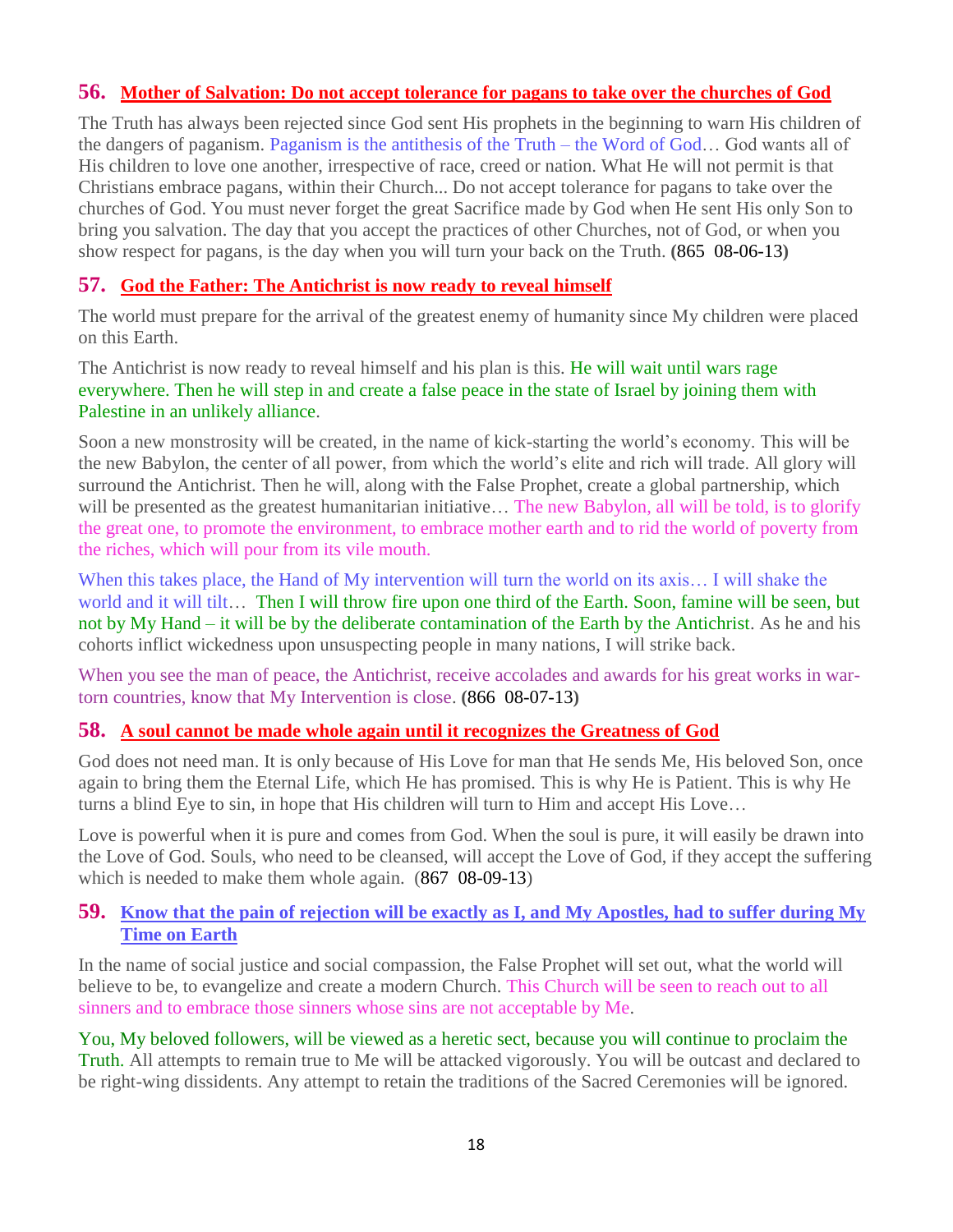While My followers expand and grow, they will be like paupers and they will climb the Hill of Calvary – naked, with nothing except their faith… Their lot will be hard. Because of their love for Me, they will suffer because of others, in order to save their sorry souls. These souls do not deserve to be saved. They will only be saved because I choose to save them. They will have insulted Me, caused terrible suffering to My loyal followers and tormented My Remnant Army. Yet, I will save them because of the faith of those in My Remnant Army. **(**869 08-10-13**)**

## **60. [Floods will be commonplace and you will know which parts of the world anger My Father the](http://www.thewarningsecondcoming.com/floods-will-be-commonplace-and-you-will-know-which-parts-of-the-world-anger-my-father-the-most/)  [most](http://www.thewarningsecondcoming.com/floods-will-be-commonplace-and-you-will-know-which-parts-of-the-world-anger-my-father-the-most/)**

The world will be swept into a flood of anguish and many will be shocked by the attempts they will see everywhere to idolize sin in every form. Sins of the flesh will be applauded. Vanity and an obsessive love of self will be witnessed all over the world. Self-obsession will, like never before, seem to be an essential trait. Those who do not seek out such pleasures will be discarded and made to feel like outsiders. The sins of the Evil One will be glorified and as man finds himself sucked into this madness, the world will be shown the floods of wrath as My Father sweeps away many parts of many countries. Floods will be commonplace and you will know which parts of the world anger My Father the most, when the waters pour down in anger upon nations. All your wicked nations will experience firsthand how sins of the flesh will be punished. (870 08-12-13)

#### **61. [They will soon use churches as places to trade in and profit from](http://www.thewarningsecondcoming.com/they-will-soon-use-churches-as-places-to-trade-in-and-profit-from/)**

What misery will be felt by Catholics and Christians, all over the world, when they see how their churches and places of worship will be turned into places of entertainment. Many events will be held in churches, which are meant to pay homage to Me, but which will insult My Name. They will soon use churches as places to trade in and profit from. All of these things are to come and for those who love Me, they will weep in great sorrow… There will be singing, laughter, loud voices and the recital of tales, which have nothing to do with Me. Yet all of these vile acts will be committed in My Churches and before Me.

Cover your ears with your hands when the blasphemies spill forth from the mouth of the Beast. Accept nothing at all which will betray My Sacraments or My Teachings. Turn the other way and follow Me because, when all these things come to pass, there will be only one path you can walk. This is My Path – the Path of Truth. Only the whole truth is acceptable. Half a truth means that it becomes a lie. (871 08- 13-13)

## **62. [The First Judgment is close and I will cast the wicked aside](http://www.thewarningsecondcoming.com/the-first-judgement-is-close-and-i-will-cast-the-wicked-aside/)**

Many, who do not accept these Messages make a grave mistake, for the Book of Truth is comprised simply of the detail and the secrets contained in the Book of Revelation. **I**, the Lamb of God, **Am** the only Authority – only I have permission from My Father – to open the Seals contained therein.

**If you do not believe in the Book of Truth, then you do not believe in the Book of Revelation**. Be warned. **Those who reject the Book of Revelation forsake My Mercy.** But the Truth will be shown to them during My Great Warning through Divine Intervention, for otherwise many would never know Me or understand the great Mercy I bring the world.

Many, many changes will now take place in the world, which no man will fail to notice. Religions will become a nonsense, as millions will adopt a pagan faith, which they will be told is to honor God. Humility and love for the poor will be the reasons, you will be told, why the renewed and enlightened Church will herald a new beginning. Like lambs to the slaughter, you will be led into the lake of fire**.** When you realize the terrible abomination, which you have been drawn into, it may be too late.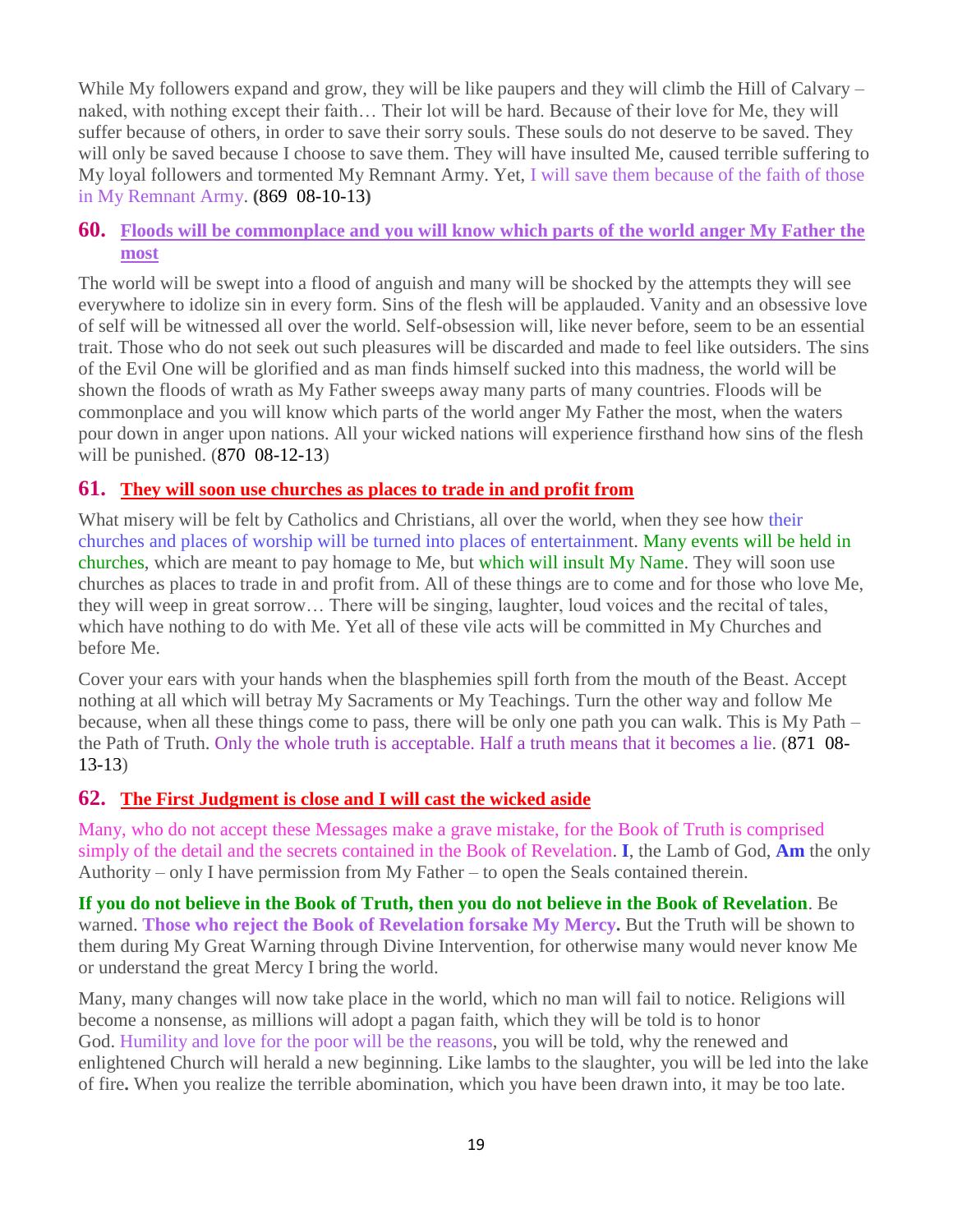When you pay homage to the Beast, he will infest you and many will, in time, become slaves. (873 08-15-13)

### **63. [They must retain the Holy Missals, the vestments, the Holy Bible and the Holy Crosses. These](http://www.thewarningsecondcoming.com/they-must-retain-the-holy-missals-the-vestments-the-holy-bible-and-the-holy-crosses-these-will-all-be-replaced/)  [will all be replaced](http://www.thewarningsecondcoming.com/they-must-retain-the-holy-missals-the-vestments-the-holy-bible-and-the-holy-crosses-these-will-all-be-replaced/)**

Those who are planning to inflict suffering upon humanity, as part of a covenant with the Beast, will be careful not to be seen to denounce these Messages publicly, as by doing so, they will give credence to them. Instead, they will spread hatred against Me in other ways, starting by destroying the faith of those within My Church. They will turn the hearts of those who love Me against their fellow Christians. They will embrace pagans, new age witches and worshipers of the Beast, rather than Christians, who will object to the vile pagan rituals, which will be performed in Catholic churches and soon other Christian churches.

These events are still to come. Please do not think that the current Holy Masses or Sacraments have changed yet, although they will change very soon. When they do, you must turn your back and defend Me.

Much change has been planned for the last few years by the evil of Masonry in My Church on Earth. Now their plans, already made known within the highest ranks in the churches, are about to be announced. They will be unveiled with the announcement that the Catholic Church is being modernized, so that it can become relevant in today's new, open-minded, liberal society. It will say, it will be putting the past behind and it will then say that its motto will be to embrace all creeds, to show that it is not narrow in attitude. This announcement will be celebrated all over the world and the media will cover this great news on its front pages, when before it viewed the Catholic Church with distaste.

The seed of Satan will be spent and the new ceremonies, where the format of the Holy Masses will be presented backwards, but all the correct phrases relating to My Passion will be substituted with nonsense – empty words – empty vessels – empty tabernacles. All My Crosses will be replaced with the secret symbols of the occult.

This is the desolation spoken of to the prophet Daniel. **This is the end of My Holy Eucharist and the end of the Mass**, as you know it, in many places. But My beloved loyal servants will prepare now, the production of the Holy Hosts. They must retain the Holy Missals, the vestments, the Holy Bible and the Holy Crosses. These will all be replaced.

You must gather soon and plan, for you will not be allowed to say Mass according to My Will. (874 08- 17-13)

### **64. [Mother of Salvation: They will need to find places of refuge so that they can provide daily](http://www.thewarningsecondcoming.com/mother-of-salvation-they-will-need-to-find-places-of-refuge-so-that-they-can-provide-daily-masses-and-the-holy-eucharist/)  [Masses and the Holy Eucharist](http://www.thewarningsecondcoming.com/mother-of-salvation-they-will-need-to-find-places-of-refuge-so-that-they-can-provide-daily-masses-and-the-holy-eucharist/)**

Those priests who will refuse to accept the false doctrine will be accused of heresy and many will be publicly rebuked, for failing to obey those to whom they answer. Many will be excommunicated. Others will be martyred. Then there will be those who will lead the Church – the Church given to the world by my Son – in secret.

They will need to find places of refuge, so that they can provide daily Masses and the Holy Eucharist. They will be guided by the Holy Spirit and they will be followed by my Son's Remnant Army, who will remain fiercely loyal to His Teachings and Sacraments up to the final day.

By giving the impression that they honor the Mother of God, many Catholics will be led into a false sense of security. This will mean that any doubts, which they would otherwise have, when they witness the strange new amendments to the Mass and Sacraments, will be instantly forgotten. How this brings me great sorrow. My image will be deliberately used to insult my Son. My statue will be adorned with satanic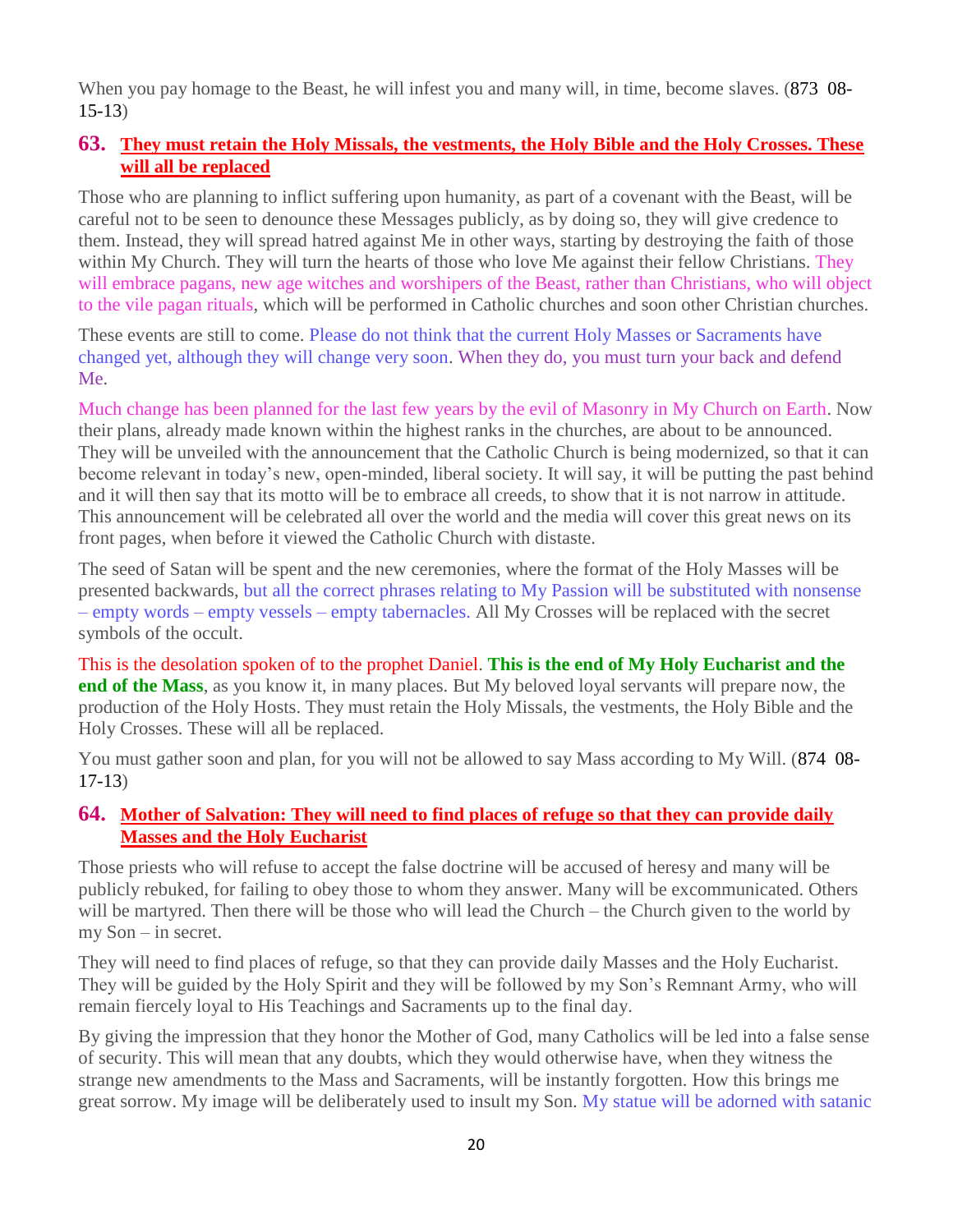symbols and I will be desecrated in many places by Masonic groups who have gained control. (875 08-17-13)

## **65. [They will be asked to pledge their allegiance, through a new oath, to remain faithful to the](http://www.thewarningsecondcoming.com/they-will-be-asked-to-pledge-their-allegiance-through-a-new-oath-to-remain-faithful-to-the-church/)  [Church](http://www.thewarningsecondcoming.com/they-will-be-asked-to-pledge-their-allegiance-through-a-new-oath-to-remain-faithful-to-the-church/)**

The plan by the False Prophet to deceive the world's clergy has begun. Under the guise of a renewal and regeneration of the Catholic Church, all the clergy, within this Church, will be sent on retreats to encourage them to accept the new apostolate. These will become widespread and many will be told that the objective is to unite everyone in the world, in the name of justice. This new mission will, they will be told, embrace the world's poor and strive to bring about unity. They will be asked to pledge their allegiance, through a new oath, to remain faithful to the Church. They will not be asked to place their faith in Me or My Holy Word. Instead, they will swear allegiance to the new self-proclaimed leaders who have taken over the Chair of Peter.

When you amend your Holy Orders, in any way, and then pledge your life to someone who breaks all ties with Me, you will no longer be fit to serve Me. (876 08-18-13)

### **66. [My Second Coming cannot take place until the contamination of sin has been eradicated](http://www.thewarningsecondcoming.com/my-second-coming-cannot-take-place-until-the-contamination-of-sin-has-been-eradicated/)**

Be thankful that My Father has not lost His Patience and that He does not punish His children, according to the severity of their sins. Be thankful also that He does not just turn His Back now and simply take those souls who truly love Him away from this Earth, which by its iniquity, disgusts Him.

My Father perseveres because His children are His Creation and He will not allow them to be taken by Satan. So jealous was Lucifer, that when My Father created man in His Own Likeness, he vowed to fight to the last day in order to turn man against his Creator.

My Father will intervene, out of Love, in order to render powerless the strength of Satan. Every attempt, of Satan's version of the Triune God, comprising of the False Prophet, the Antichrist and the spirit of evil, will be thwarted. (879 08-21-13)

### **67. [I must warn the world of the large number of false prophets, who at this time try to drown out](http://www.thewarningsecondcoming.com/i-must-warn-the-world-of-the-large-number-of-false-prophets-who-at-this-time-try-to-drown-out-my-voice/)  [My Voice](http://www.thewarningsecondcoming.com/i-must-warn-the-world-of-the-large-number-of-false-prophets-who-at-this-time-try-to-drown-out-my-voice/)**

My Father would never permit Me to reveal the content of the Book of Revelation to anyone else but the seventh messenger, for this day has arrived.

This Mission is the last. I instruct you to heed My Word, now, in the present. Only My Word, given to you through these Messages, will guide you through the persecution. You do not need anyone to guide you towards My Great Mercy. You must focus only on these Messages and remain loyal to My Teachings of old, now, for they are your saving grace. **(**880 08-22-13**)**

## **68. [Mother of Salvation: The Antichrist, upon his announcement, will declare that he is a devout](http://www.thewarningsecondcoming.com/mother-of-salvation-the-antichrist-upon-his-announcement-will-declare-that-he-is-a-devout-christian/)  [Christian](http://www.thewarningsecondcoming.com/mother-of-salvation-the-antichrist-upon-his-announcement-will-declare-that-he-is-a-devout-christian/)**

He will use many extracts from the Bible in his speeches to the world. Weary Christians, who suffered up to this, will suddenly be relieved. At last, they will think, here is a man sent from Heaven in answer to their prayers. Out of his mouth will spill many sweet and comforting words and he will appear to be a godsend, in that he will be seen to amend the wrongs against Christians. He will carefully construct how he is perceived by Christians and especially Roman Catholics, for these will be his main target.

All will admire the Antichrist and his so-called Christian acts, gestures and his perceived love of Holy Scripture will make him instantly acceptable by many. He will draw all nations together and set about holding ceremonies for other religions and, in particular, pagan organizations, so that they can work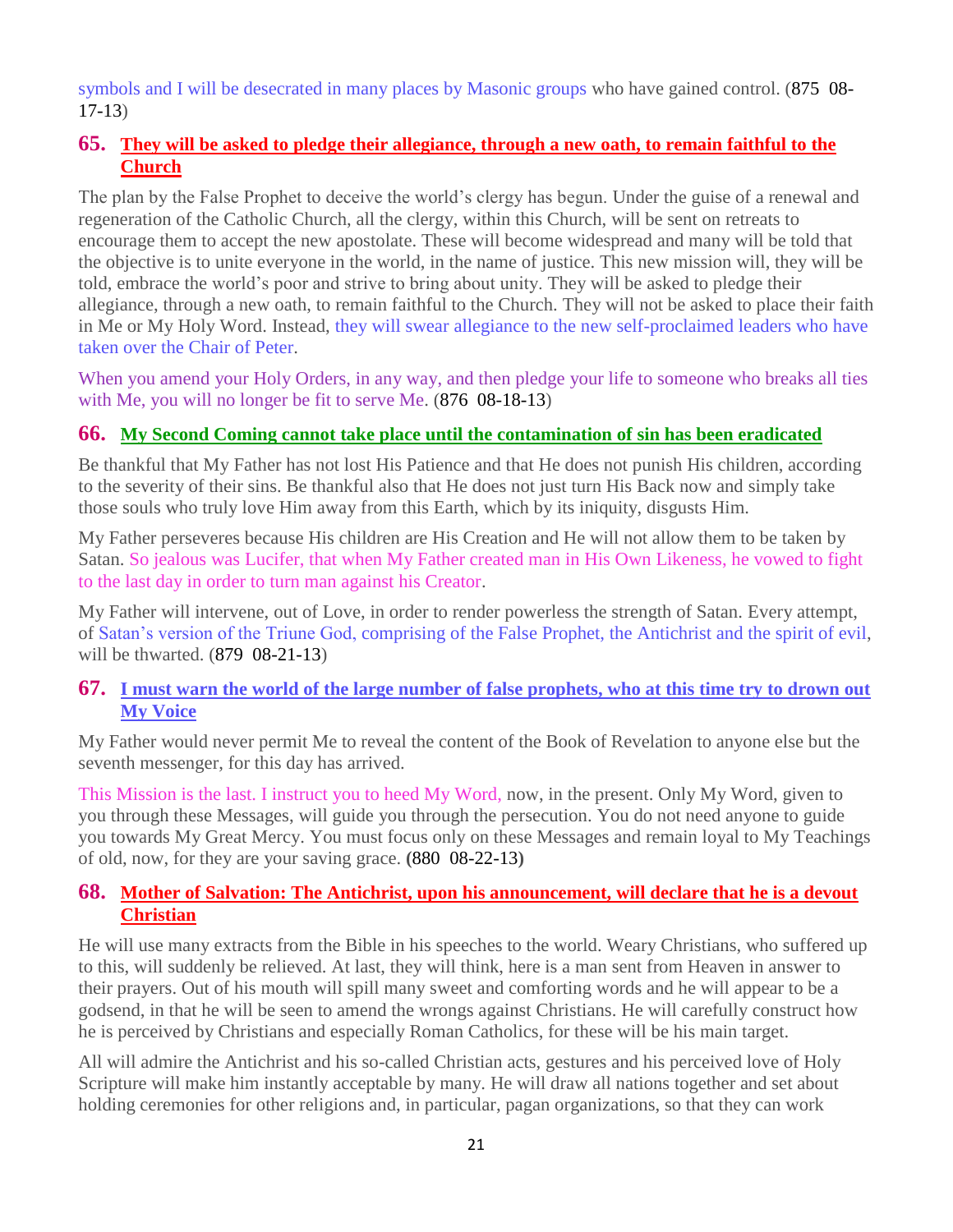together to bring about world peace. **He will succeed in uniting countries, which had been enemies up till then**. Silence will be heard in war torn countries and his image will appear everywhere. His final, great achievement will be when he brings all those nations he unites, into the domain of the Catholic Church and all other Christian denominations. This unification will form the new, one-world religion. From that day forth, Hell will break loose on Earth and the influence of demons will be at its greatest level since before the great flood… Under the hypnotic direction of the false trinity – the trinity created by Satan – they will crave every kind of sin as a means to sustain their newfound appetite.

This wickedness will include sins of the flesh, where nakedness will be acceptable, as man will become involved in obscene sins of the flesh in public places. Murders will be common and committed by many, including children.

**Satanic worship and black masses will take place in many Catholic Churches**. Abortion will be seen as a solution for every kind of problem and will be permitted right up to the day of birth.

It will soon become a criminal offence to show any kind of allegiance to Jesus Christ. If you are seen with a true Cross you will find that you have committed an offense, because you will be breaking the law. The law in your lands will become a dual law – where politics and religion will be entwined in the new world order.

This persecution will mean that many, unknowingly, will adore the Beast and become infested. So infested will they become that they will betray brother, sister, mother and father, to the authorities, if they should remain loyal to Christianity. Your only hope, children, is prayer to sustain you through this period.

I urge you to keep all holy objects, rosary beads, blessed candles, holy water, a copy of the Bible and the holy daily Missal along with the Crusade of Prayer book**.** You must keep the **Seal of the Living God** in your home and on you if possible. **My Medal of Salvation will convert those who wear it** and they will be shown Mercy by my Son. I now request you, child, to have the Medal of Salvation produced now and **a Scapular of the Seal of the Living God** made. (881 08-23-13)

## **69. God the Father: Children, [we are but just a short time away from the Great Day](http://www.thewarningsecondcoming.com/god-the-father-children-we-are-but-just-a-short-time-away-from-the-great-day/)**

What you are witnessing is a battle between My Heavenly Hierarchy and Satan and all his demons… You must look now to the future, as it is a glittering jewel of such magnitude that on the Day when you enter the New Era of Peace, you will have forgotten the persecution inflicted upon the world by the Evil One. You must do as My Son instructs you. You must remain calm as the Seals are revealed to you, which are all for your own good and those whose souls I ask you to plead for My Mercy.

If you stay true to My Commandments and live your lives in union with My Son, you will be half way there. If you remain firm to the Sacraments and refuse to participate in pagan rituals, which honor the Beast, then you will find much favor with Me.

Go and remember that I Am the Almighty One and that all Power is Mine. Soon, I will destroy the wicked and unveil My New Paradise to you. Be patient. Trust in Me. Follow My Son and accept the Gifts, which He and His beloved Mother, the Immaculate Virgin Mary, bring you, in the form of the Crusade Prayers and the Medal of Salvation.

Finally accept My Seal as one of the greatest Gifts I have given humanity since I gave them Life. I give Life again with My Special Graces when you hold close to you, the Seal of the Living God. **All those with the Seal are granted a place in the New Paradise. (**882 08-23-13**)**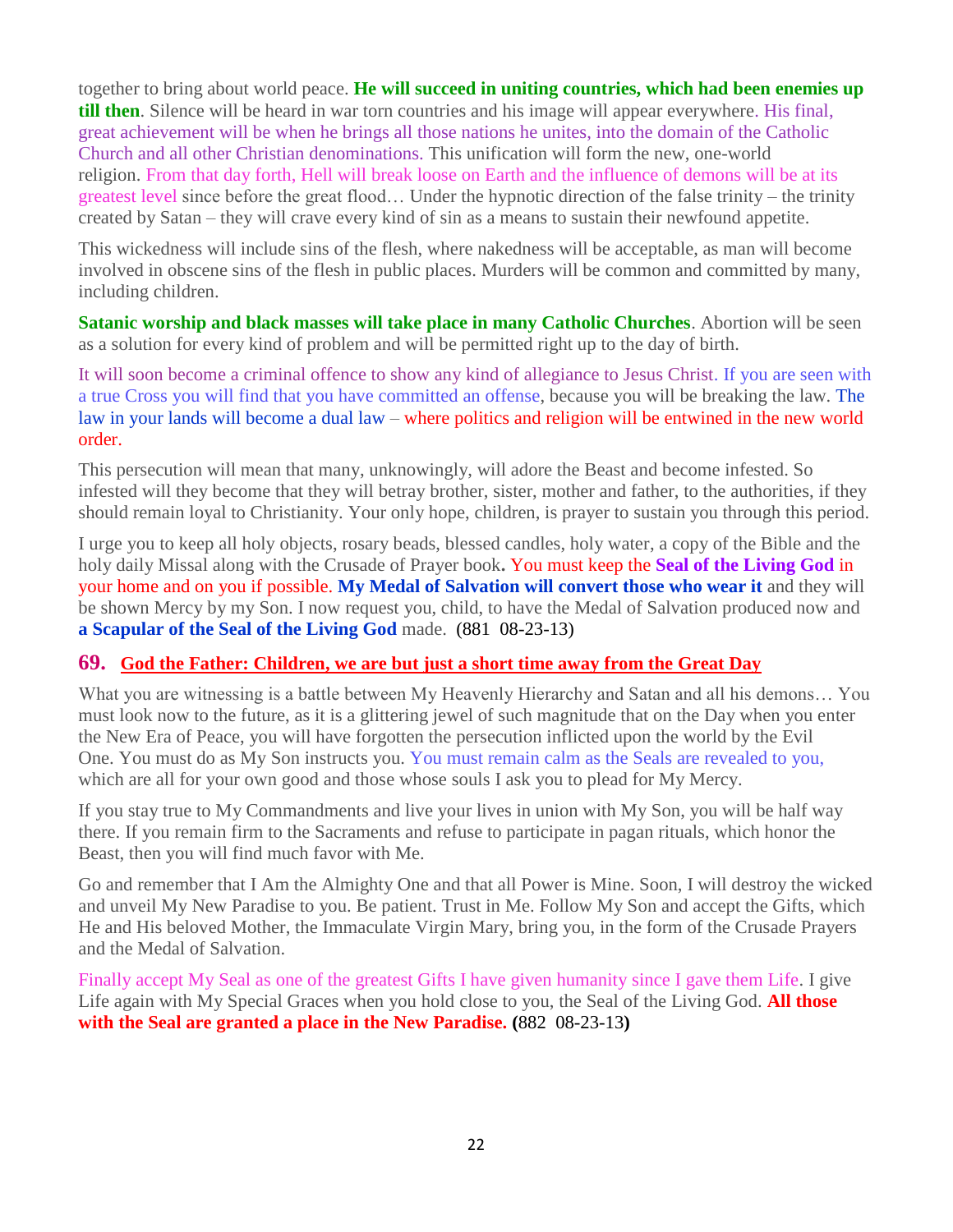## **70. [This fire will also be cast down upon the enemies of the Earth and those who persecute these](http://www.thewarningsecondcoming.com/this-fire-will-also-be-cast-down-upon-the-enemies-of-the-earth-and-those-who-persecute-these-two-witnesses/)  [Two Witnesses](http://www.thewarningsecondcoming.com/this-fire-will-also-be-cast-down-upon-the-enemies-of-the-earth-and-those-who-persecute-these-two-witnesses/)**

The Seals contained within the Book of Revelation have already opened. Now that they have opened, fire will fight fire. As the fire of hatred erupts, when the Beast prepares himself, fire will be poured over the Earth by My Father. This war will not just be a spiritual one. The Earth will be rocked, split and the fire will burn it, as My Father inflicts punishments, so that He can delay the actions of the evil group. **(**883 08-24-13**)**

#### **71. [For every evil act of war and terror, God will cast them out and strike them stone dead](http://www.thewarningsecondcoming.com/for-every-evil-act-of-war-and-terror-god-will-cast-them-out-and-strike-them-stone-dead/)**

Those who believe that they can create war and fool the world will not get much time to boast of their wicked activities. Their fate is sealed. Intervention by the Hand of God will be seen in every part of the world. For every evil act of war and terror, God will cast them out and strike them stone dead. (886 08- 27-13)

#### **72. [You must pray for their souls, as they have sold them](http://www.thewarningsecondcoming.com/you-must-pray-for-their-souls-as-they-have-sold-them/)**

The old serpent falls and stumbles losing much power when you strive to say My Crusade Prayers, daily. And while the times of great trials continue, **your prayers will create many setbacks in the plans created by Masonic powers in the world**, which are designed to create havoc in order to control the weak and vulnerable. **Just one Crusade Prayer, said from the heart, is enough for Me to destroy the power of arrogant political leaders, who do not have a conscience**.

Many of those with such power have sold their souls for their diabolically inspired gifts. The only reason they were given these gifts was to provide pleasure to the world, as a talent given to them by God. But, Satan tempted many and promised them, in return for their souls, a glorious and glittering life of wealth, adulation, fame and pleasure. When they received these gifts, they then used them to infest other souls. And so, it continues, until millions of other souls become slaves to Satan. Many souls who follow false idols become drawn to drug addiction. They have no shame, no modesty nor real love for each other, as each tries to vie for the greatest attention.

These are just one group of lost souls, which I will garner and then provide them with the Gift of salvation, because of your prayers My beloved followers. I will take them through this special prayer, into My Refuge: **Crusade Prayer (117) For those who have sold their souls.** (See the *Crusade Prayers Book*). (888 08-29-13)

## **73. [Great rejoicing will take place everywhere.](http://www.thewarningsecondcoming.com/great-rejoicing-will-take-place-everywhere-this-will-last-100-days-2/) This will last 100 days**

I Call out to Jews, Muslims and Christians, as well as every other creed, to listen to Me now. Not one of you will be untouched by the wickedness of the Antichrist. But if you prepare now, **you will become immune to the suffering which he will inflict on the world, by taking the Seal of the Living God and keeping it in your homes.**

**Those of you who come to Me willingly, without any conditions, with humility and love, will not experience the pain of physical death.** Instead, you will, in the blink of an eye, find yourself in your new surroundings. This will shock you at first and you will look around you quickly to find your loved ones. I will save so many souls that you will be with your families, including those who you love, who are already with Me in Heaven and those I will release from the fires of Purgatory.

Great rejoicing will take place everywhere. This will last 100 days. My New Paradise will have only one religion, the New Jerusalem, where I will be adored, daily. All will be in union with the Holy Will of My Father. There will be twelve nations, but only one language, for I will not permit division.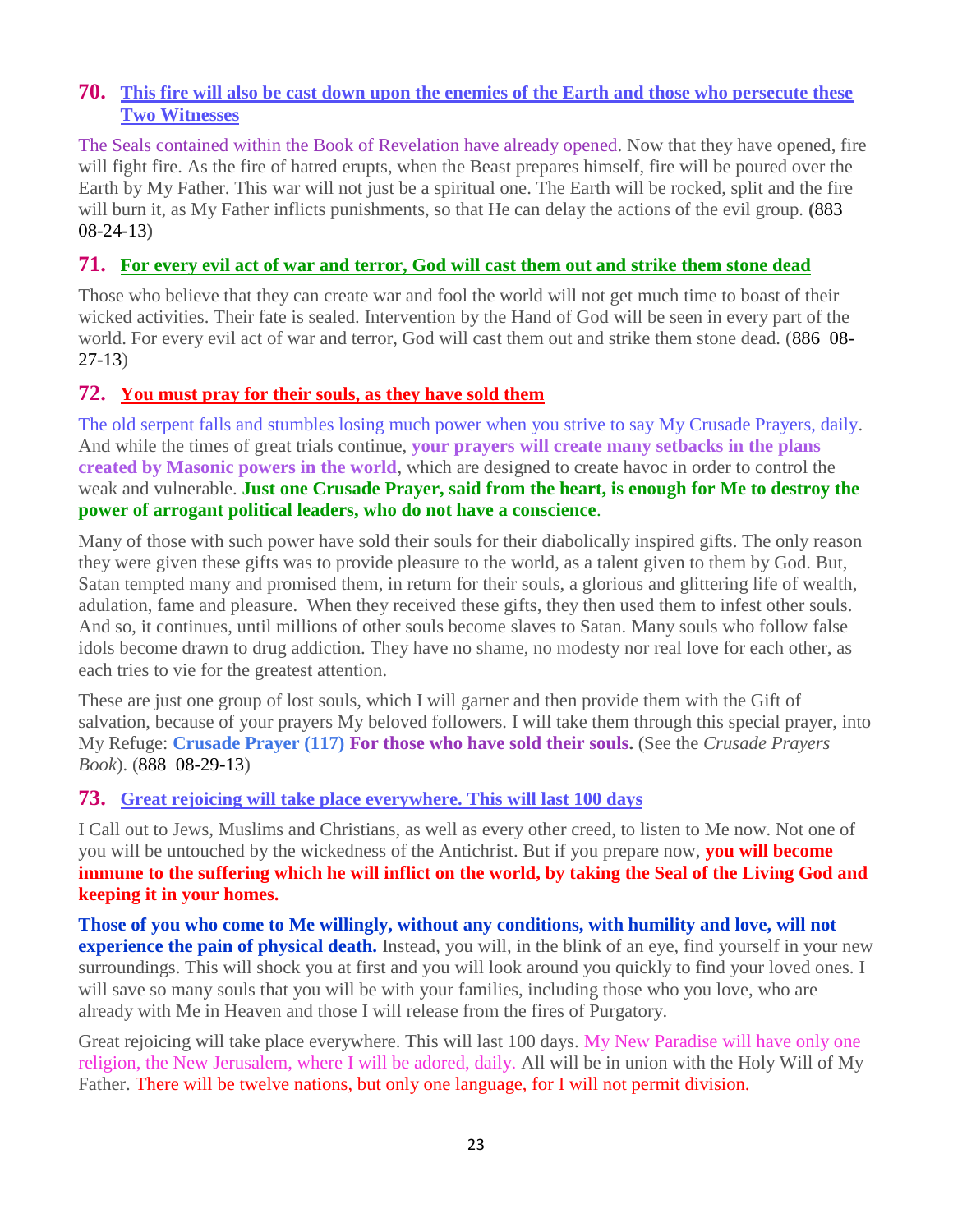I will appoint leaders and in each nation there will be no shortage of food, water, homes or life. There will be no death, because I will give all those who enter, Eternal Life. All nations will work together to spread the Word of God, and happiness, which is impossible to attain on Earth today, will be one of the greatest Gifts I will present to you. You will be very much loved and you will love Me, just as I love you.

Many of you will meet generations of your families, going back centuries. Generations will continue and so you will see your sons and daughters marry and produce perfect children of God – each blessed with great Graces. There will be appointed, a Head of My Church and his name is Peter, for I promised that he would form My Church on Earth. And so, in the New Paradise he will head up My Church**. (**889 08-30- 13**)**

## **74. [Many of you, who say you serve Me, are not fit to stand up and declare yourself to be a](http://www.thewarningsecondcoming.com/many-of-you-who-say-you-serve-me-are-not-fit-to-stand-up-and-declare-yourself-to-be-a-servant-of-god/)  [servant of God](http://www.thewarningsecondcoming.com/many-of-you-who-say-you-serve-me-are-not-fit-to-stand-up-and-declare-yourself-to-be-a-servant-of-god/)**

I told you all, some time ago, to plant seeds in order to feed you and your families, during the persecution. I do this for a reason. You must plant, even just a few seeds – pure seeds, which have not been tampered with by human interference. I will then multiply the fruit, which they will yield and all will have enough to eat when the world will experience great hunger. Those days are not far away and they will come about for a number of reasons.

The crops will be contaminated through the intervention of greedy farmers. The result crops will be unfit for you to eat. Then war will mean that few men will be able to till the land. **Then there will be the fire, which will pour over the four corners of the earth, and everything will become barren.** These terrible trials will be caused by the spread of evil, but many people will survive if they trust in Me. You must prepare now, as if a war is coming and as you would when food is rationed. **Have plenty of water because everything you store will be multiplied by Me.**

Please do not believe that I ask you to leave your homes for this is not necessary. A little preparation, where you offer help to each other, is all that is needed. My Precious Blood will cover all those who believe in My Warning to humanity for the time of the Third Seal to open will follow a time of war.

I call to My sacred servants, now. Who do you believe in? Me, your Jesus or the ramblings of those who claim to be experts in theology, but who are ignorant of the Truth? Wake up. **The Seals are being opened**. Your duty is to help Me to save souls, but you have not remained alert to the sound of My Call. I have told you that I will come like a thief in the night. When that day comes it will be too late for souls who have not prepared.

And what gives you the right to assume that the Book of Revelation contains lies? You deny much of what it contains and you do not discuss it. Why? Don't you know that this means you deny the Word of God?

My Patience is tried. My Anger is great. Your stubborn refusal to accept My Gift of Intervention, to prepare you, insults Me. You break every rule of God when you condemn those who follow these Messages, for you have not been given the authority to do this. Your love of self takes precedence over your love of Me, Jesus Christ and because of this, you are no longer fit to serve Me. You are too proud to stand before My Throne. (890 08-31-13)

## **75. Don't [you know that a whole generation of young people are removed from Me at this time](http://www.thewarningsecondcoming.com/dont-you-know-that-a-whole-generation-of-young-people-are-removed-from-me-at-this-time/)**

My Mission focuses on such afflicted young souls, who in most cases were denied any knowledge of Me, Jesus Christ. Because there are so many, in every nation, I must reach out to them in whatever way is most likely to get their attention.

Remember, those Christians amongst you who have been fed the Word of God since you were young children are blessed. Because of this you have a duty to pray for the lost generation. Please, I ask you to